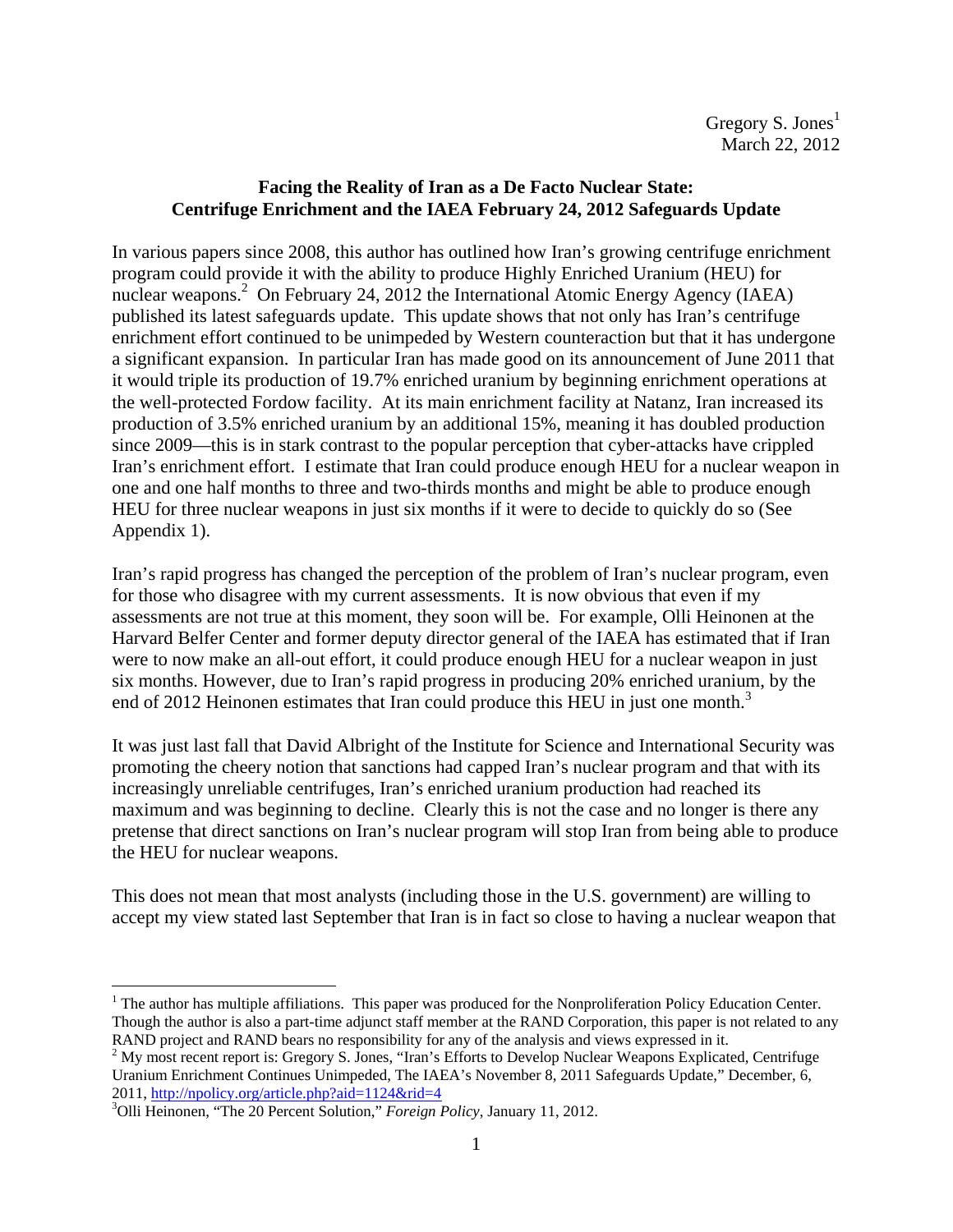it is already a de facto nuclear weapon state.<sup>4</sup> Rather the focus has shifted to the non-nuclear components that would be needed to detonate Iran's HEU and implausible claims that it will take Iran one to three years to develop a "deliverable" nuclear weapon. In addition, most observers still cling to the hope that somehow Iran can be stopped from acquiring nuclear weapons. The methods that they foresee for stopping Iran are either some form of military strike, the effects of sanctions, diplomacy or some combination of these elements. As we will see, none of these methods holds much promise.

# **Non-nuclear Weapon Components**

1

As I have pointed out in prior writings,  $5$  the viewpoint that it will take Iran years to develop the non-nuclear components required for a nuclear weapon is hard to square with the actual historical experience of the nuclear weapon states. It is well-known that for past nuclear weapon programs, the key impediment was the need to acquire the fissile material (HEU or plutonium) for the weapon. The production of the non-nuclear components needed to detonate the fissile material was relatively easy and the development of these components was usually done in parallel to the more costly and time consuming effort to produce fissile material. After all the non-nuclear components of a nuclear weapon rely on conventional high-explosive technology and any country advanced enough to acquire nuclear weapons has a military large enough to have substantial high-explosive expertise.

The U.S. in 1944 was able to develop an implosion type nuclear weapon (the type that Iran would produce) in just 11 months and this should be considered an upper bound on the time that Iran would require. Though today Iran would not have the talent and resources available to the Manhattan Project, it would be starting from a far better position than the U.S. did. In 1944, no one knew whether or how the implosion method could work. Today it is not only well known that such weapons work but also there are descriptions of such weapons and pictures showing their general construction. Additionally, knowledge of explosives as well as computing power are far superior today than they were 68 years ago when the U.S. undertook this effort.

Moreover, Iran would not be starting from scratch. As the IAEA described last November, prior to 2004, Iran was assisted in developing "a multipoint initiation system that can be used to initiate effectively and simultaneously a high explosive charge over its surface" by "a foreign expert" who "worked for much of his career with this technology in the nuclear weapon programme of the country of his origin."<sup>6</sup> According to press reports, this "foreign expert" is a Russian named Vyacheslav Danilenko. The IAEA has been told "by nuclear-weapon States that the specific multipoint initiation concept is used in some known nuclear explosive devices."

<sup>4</sup> Gregory S. Jones, "No More Hypotheticals: Iran Already Is a Nuclear State, *The New Republic*, September 9, 2011, http://www.tnr.com/article/environment-and-energy/94715/jones-nuclear-iran-ahmadinejad 5

<sup>&</sup>lt;sup>5</sup> Gregory S. Jones, "Iran's Efforts to Develop Nuclear Weapons Explicated, Centrifuge Uranium Enrichment Continues Unimpeded, The IAEA's November 8, 2011 Safeguards Update," December, 6, 2011, pp. 10-13, http://npolicy.org/article.php?aid=1124&rid=4 and Gregory S. Jones, An In-Depth Examination of Iran's Centrifuge Enrichment Program and Its Efforts to Acquire Nuclear Weapons, August 9, 2011, pp. 23-25, http://npolicy.org/article.php?aid=1092&rid=4

<sup>6</sup> *Implementation of the NPT Safeguards Agreement and relevant provisions of Security Council resolutions in the Islamic Republic of Iran*, GOV/2011/65, November 8, 2011, Annex, pp.8-9.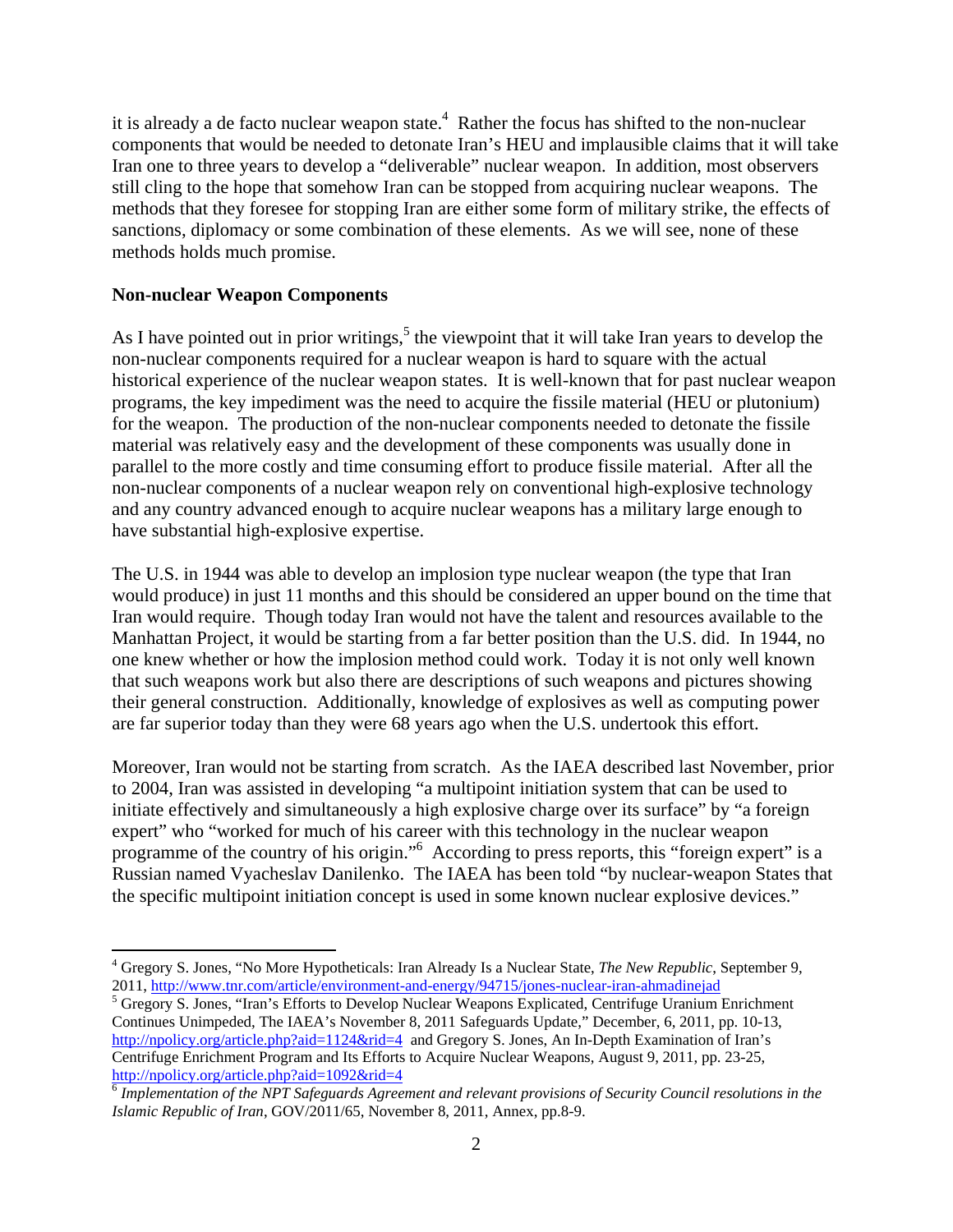This "multipoint initiation system" will allow Iran to manufacture sophisticated nuclear weapons and Iran is now in a position to build nuclear weapons that are significantly lighter, and have a smaller diameter than the cruder nuclear weapons that are typical of countries' early efforts. In 2003 Iran had already conducted at least one full-scale test of its multipoint initiation system with the hemispheric shape required for a nuclear weapon and sized to be used as a missile warhead. Furthermore, since that time Iran has continued to test this system but it is now using scaled down versions and employing a cylindrical geometry. Such geometry is not directly applicable to a nuclear weapon but according to the IAEA such tests would still allow Iran to improve and optimize the multipoint initiation design. As a result I estimate that Iran could develop the non-nuclear components for a nuclear weapon is just two to six months.

A common mistake is to assume that Iran's production of HEU and its production of the nonnuclear components for its nuclear weapons would need to occur in series. However, it is clear from the published accounts of the U.S, British and Chinese nuclear weapons programs that this development tends to occur in parallel instead. William Penney, who led the British effort to develop nuclear weapons, outlined the process. According to the official British history:

"He said that the manufacture of an atomic bomb of present design fell naturally into two parts: firstly the production of the active material and secondly the ordnance part, that is, the manufacture and assembly of the components causing the explosion of the active material. The second part of the work could be begun and *completed* without the need to use fissile material at any stage."<sup>7</sup> [Emphasis added]

Therefore not only can the production of the fissile material and the non-nuclear components of a nuclear weapon occur in parallel, the production of the non-nuclear components can occur first. This fact was demonstrated by U.S. experience in World War II. The non-nuclear components of the Hiroshima nuclear weapon were on the cruiser *Indianapolis* and sailing across the Pacific Ocean while some of the HEU components for the weapon were still being manufactured. The fact that the IAEA has provided information showing that Iran is currently developing the nonnuclear components for nuclear weapons even though Iran does not yet have any HEU further reinforces this point.

Though some have indicated that Iran might be able to develop a nuclear weapon in a year or less, they estimate that it could take Iran two to three years to develop a "deliverable" nuclear weapon i.e. one that could be fitted as a warhead to a ballistic missile. There are several problems with this estimate. First, Iran does not need to use ballistic missiles to deliver its nuclear weapons. Vehicle delivery of bombs (up to now all conventional) has become quite common in the region and many such attacks have been carried out on U.S. forces. Vehicle delivery of a nuclear weapon against U.S. forces could have a devastating effect and would have the advantage of making it more difficult to attribute the source of the attack.

 $\overline{a}$ 

 $<sup>7</sup>$  At the time the memo was so highly classified that Penney had to type it himself. See: Margaret Gowing, assisted</sup> by Lorna Arnold, *Independence and Deterrence: Britain and Atomic Energy, 1945-1952*, Volume I, Policy Making, St. Martin's Press, New York, 1974, p.180.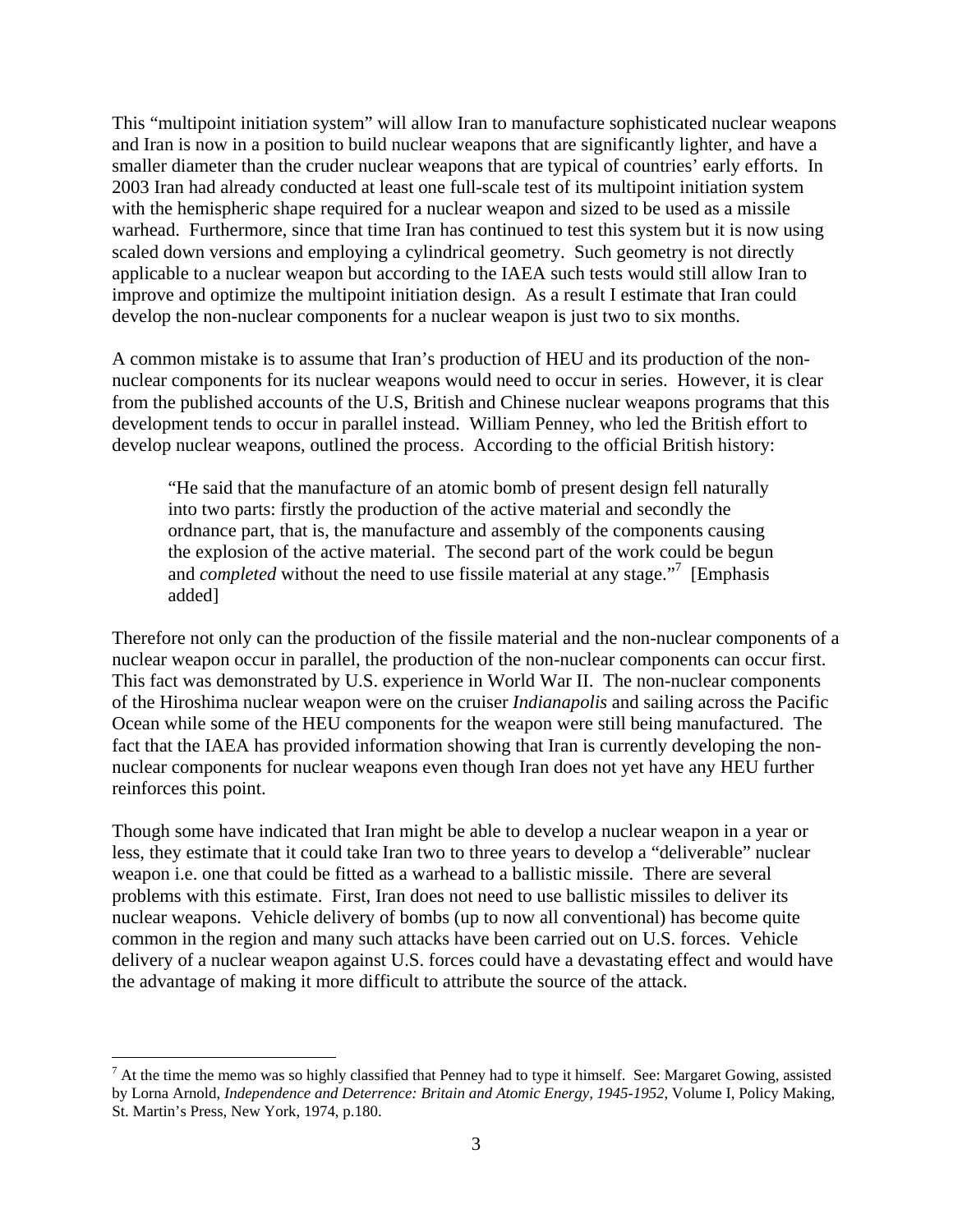Second, Iran already possesses and has tested a multipoint initiation system that has been sized for a ballistic missile warhead. Therefore Iran's first nuclear weapon will probably already be small and light enough to fit on a ballistic missile. One should note however, that given the antimissile systems of Israel and the U.S., it is not clear that even if Iran can deliver nuclear weapons by ballistic missiles, that this will be Iran's preferred nuclear weapon delivery mode.

Recent U.S. Government statements on how quickly Iran could build a nuclear weapon should it decide to do so have also indicated that the time required has been declining. But given the now widely held assessment that Iran can produce enough HEU for a nuclear weapon in a matter of months, the U.S. Government assessments are still surprisingly long and are inconsistent as well. Media reporting, in particular that of CBS News has further complicated the situation. On December 19, 2011, CBS News broadcast an interview with U.S. Secretary of Defense Leon Panetta conducted by Scott Pelley:<sup>8</sup>

**Pelley:** So are you saying that Iran can have a nuclear weapon in 2012?

**Panetta:** It would probably be about a year before they can do it. Perhaps a little less. But one proviso, Scott, is if they have a hidden facility somewhere in Iran that may be enriching fuel.

**Pelley:** So that they can develop a weapon even more quickly...

**Panetta:** On a faster track…

**Pelley:** Than we believe…

**Panetta:** That's correct.

 $\overline{a}$ 

This interview caused quite a stir, since it was the first time that someone from the U.S. Government had given a public statement to the effect that Iran could produce a nuclear weapon in less than one year. Prior to that time, there was the belief that Iran was at least several years away. But a month later Panetta seemed to be saying something different in an interview that CBS News broadcast on "Sixty Minutes" on January 29, 2012. Again the interview was conducted by Scott Pelley.<sup>9</sup>

Narration by Pelley: "We were surprised to hear how far he thinks Iran has come."

**Panetta:** The consensus is that, if they decided to do it, it would probably take them about a year to be able to produce a bomb and then possibly another one to two years in order to put it on a deliverable vehicle of some sort in order to deliver that weapon.

At first glance in this second interview it seems that Panetta is just backtracking as well as making the rather dubious assumption that Iran would first produce a nuclear weapon and only then start to work on a means of delivery. But the reality is more complicated. When one

<sup>&</sup>lt;sup>8</sup> Transcript from: http://www.cbsnews.com/8301-18563 162-57345322/panetta-iran-will-not-be-allowed-nukes/  $\frac{9 \text{ http://www.cbsnews.com/8301-18560\_162-57367997/the-defense-ssecretary-an-interview-with-leon-} }{9 \text{ http://www.cbsnews.com/8301-18560\_162-57367997/the-defense-ssecretary-an-interview-with-leon-} }$ panetta/?tag=contentMain;cbsCarousel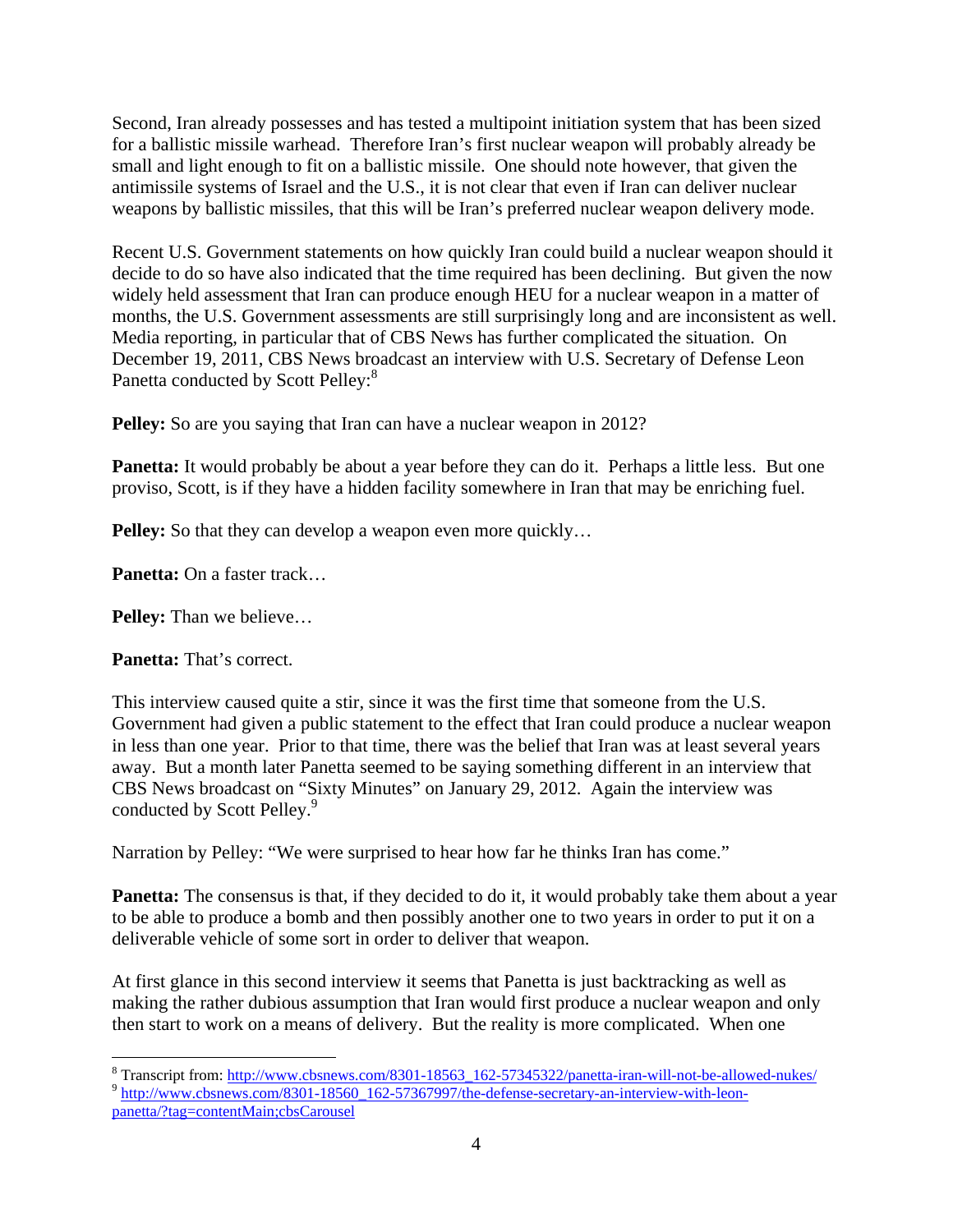watches the video of these interviews,<sup>10</sup> it becomes clear that these are the *same interview* that has simply been edited differently. I find it disconcerting how easily the same interview can be edited to provide a quite different sense of how quickly Iran could produce a nuclear weapon and disappointing that a news organization as distinguished as CBS should have done so. It would be of great value for CBS to publish an unedited version of this interview so that Panetta's real view of this matter could be determined.

James Clapper, the Director of National Intelligence, has presented the Assessment of the US Intelligence Community to a Congressional Hearing on January 31, 2012. In part this statement said: $11$ 

"We assess Iran is keeping open the option to develop nuclear weapons, in part by developing various nuclear capabilities that better position it to produce such weapons, should it choose to do so. We do not know, however, if Iran will eventually decide to build nuclear weapons…

Iran's technical advancement, particularly in uranium enrichment, strengthens our assessment that Iran has the scientific, technical, and industrial capacity to eventually produce nuclear weapons, making the central issue its political will to do so. These advancements contribute to our judgment that Iran is technically capable of producing enough highly enriched uranium for a weapon, if it so chooses."

A few comments are in order. The first sentence contradicts itself since if Iran is developing various nuclear capabilities that better position it to produce nuclear weapons then it is doing significantly more than just "keeping open" the option to develop nuclear weapons. Rather Iran is either further developing the option or exercising it.

Absent any concrete time estimates, many of these statements are devoid of meaning. After all, any country (Belize for example) has the "scientific, technical, and industrial capacity" to *eventually* produce nuclear weapons. For Belize the time required would be many decades but for Iran it is presumably a good deal shorter. With the repeated use of the word "eventually," this Intelligence Assessment gives the impression that Iran is many years away but when pressed on this issue at Congressional Hearings in February, Clapper said that Tehran could produce a nuclear weapon in one or two years.<sup>12</sup> Not only is this estimate much more immediate than the term "eventually" implies but it is not consistent with Panetta's one year (or perhaps less than one year).

Panetta's has also placed a great deal of reliance on a semantic distinction that upon further examination turns out to have no significance. This relates to the question of whether Iran is

 $\overline{a}$ 

<sup>&</sup>lt;sup>10</sup> Available at the same locations as the transcripts.

<sup>&</sup>lt;sup>11</sup> James R. Clapper, "Unclassified Statement for the Record on the Worldwide Threat Assessment of the US Intelligence Community for the Senate Select Committee on Intelligence," January 31, 2012, pp. 5-6.<br><sup>12</sup> Associated Press, "Panetta says Iran enriching uranium but no decision yet on proceeding with a nuclear weapon,"

*The Washington Post*, February 16, 2012.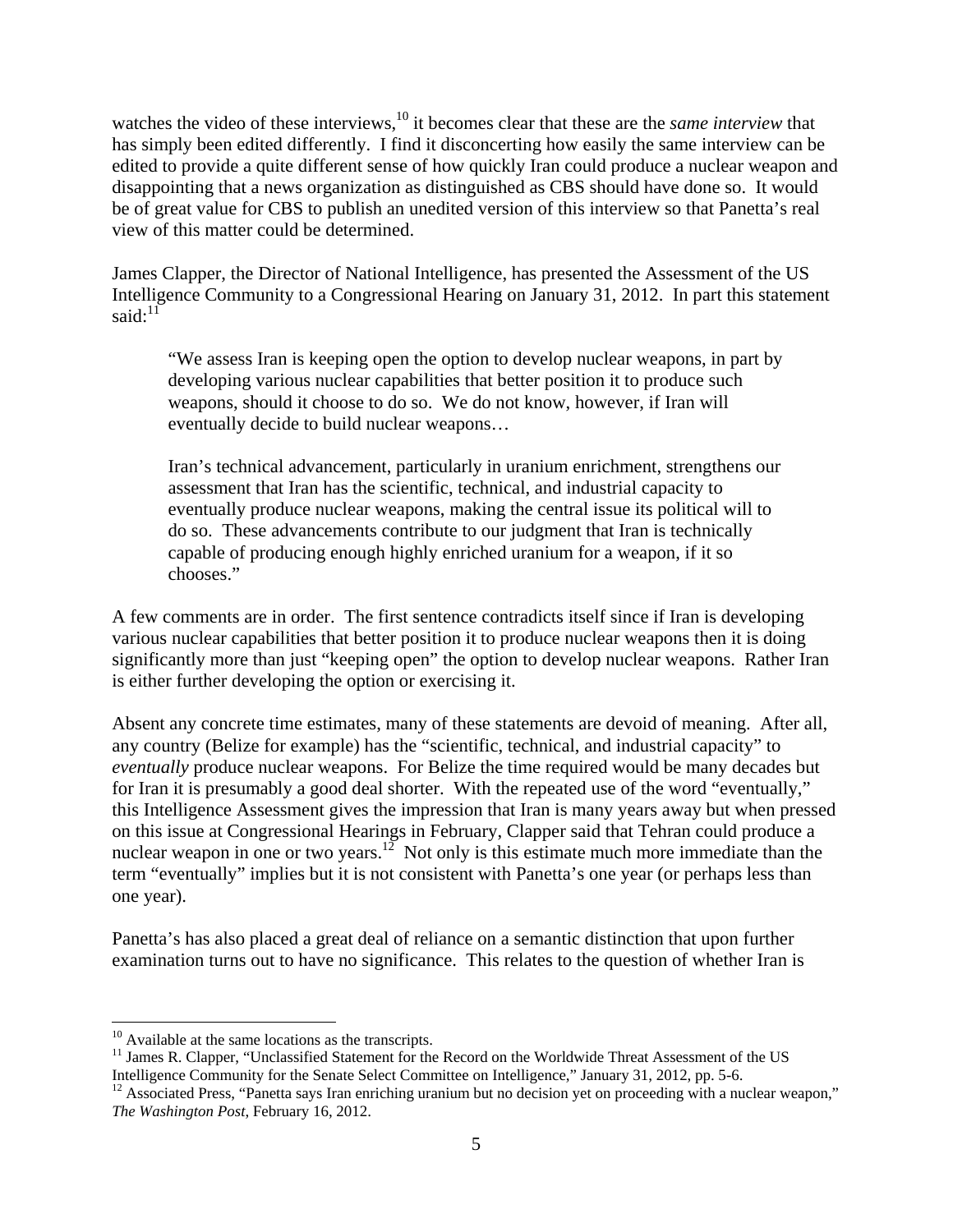developing a nuclear weapons capability or a nuclear weapon itself. On January 8, 2012 he said: $13$ 

"Are they [Iran] trying to develop a nuclear weapon? No. But we know that they're trying to develop a nuclear capability. And that's what concerns us. And our red line to Iran is do not develop a nuclear weapon. That's a red line for us."

But what is the difference? To build a nuclear weapon, Iran (or any country) needs sufficient fissile material (in Iran's case HEU) and the non-nuclear components to detonate the fissile material. Iran is developing both of these elements. How is this not developing a nuclear weapon?

In addition, as was discussed above, *any* country is "nuclear capable" in the sense that given enough time it can build a nuclear weapon. Yet most discussions (and not just those of U.S. Government Officials) use "nuclear capable" without reference to any time element and thus render the term meaningless.

A related factor is the oft repeated statement that Iran has yet to decide to build a nuclear weapon. The implication seems to be that Iran cannot be building a nuclear weapon if it has not decided to do so. But many current nuclear states had nuclear weapons programs before there was a specific decision to build a nuclear weapon. And these nuclear weapon programs helped to enable a decision to build nuclear weapons by allowing countries to get close to acquiring nuclear weapons before any explicit decision was required. As I have written before:  $14$ 

"Though Iran's leadership may have not yet specifically decided to develop nuclear weapons, the U.K., France, India and Nazi Germany at one time all had nuclear weapons programs before their governments had decided specifically to produce nuclear weapons. The U.K., France and India all went on to make such a decision and have produced nuclear weapons. This underscores the point that as Iran moves closer to having a nuclear weapons capability, it becomes increasing likely that Iran will make the decision to produce nuclear weapons."

### **Military Strike on Iran**

 $\overline{a}$ 

The possibility of an Israeli military strike to "take out" Iran's enrichment facilities has been much in the news lately. Though not explicit, there seems to be a general view that this would be a one-time strike, similar to the ones that Israel carried out on nuclear reactors in Iraq in 1981 and in Syria in 2007. Concerns have been raised about the progress of the Iranian program and whether with its partial move of its centrifuge enrichment activities to the underground site near Qom, Iran may be entering a "zone of immunity" whereby the Iranian centrifuge enrichment program can no longer be successfully attacked in a single strike.

<sup>&</sup>lt;sup>13</sup> "Face the Nation transcript: January 8, 2012," http://www.cbsnews.com/8301-3460\_162-57354647/face-thenation-transcript-january-8-2012/<br><sup>14</sup> Gregory S. Jones, "An In-Depth Examination of Iran's Centrifuge Enrichment Program and Its Efforts to Acquire

Nuclear Weapons," August 9, 2011, p.35, http://npolicy.org/article.php?aid=1092&rid=4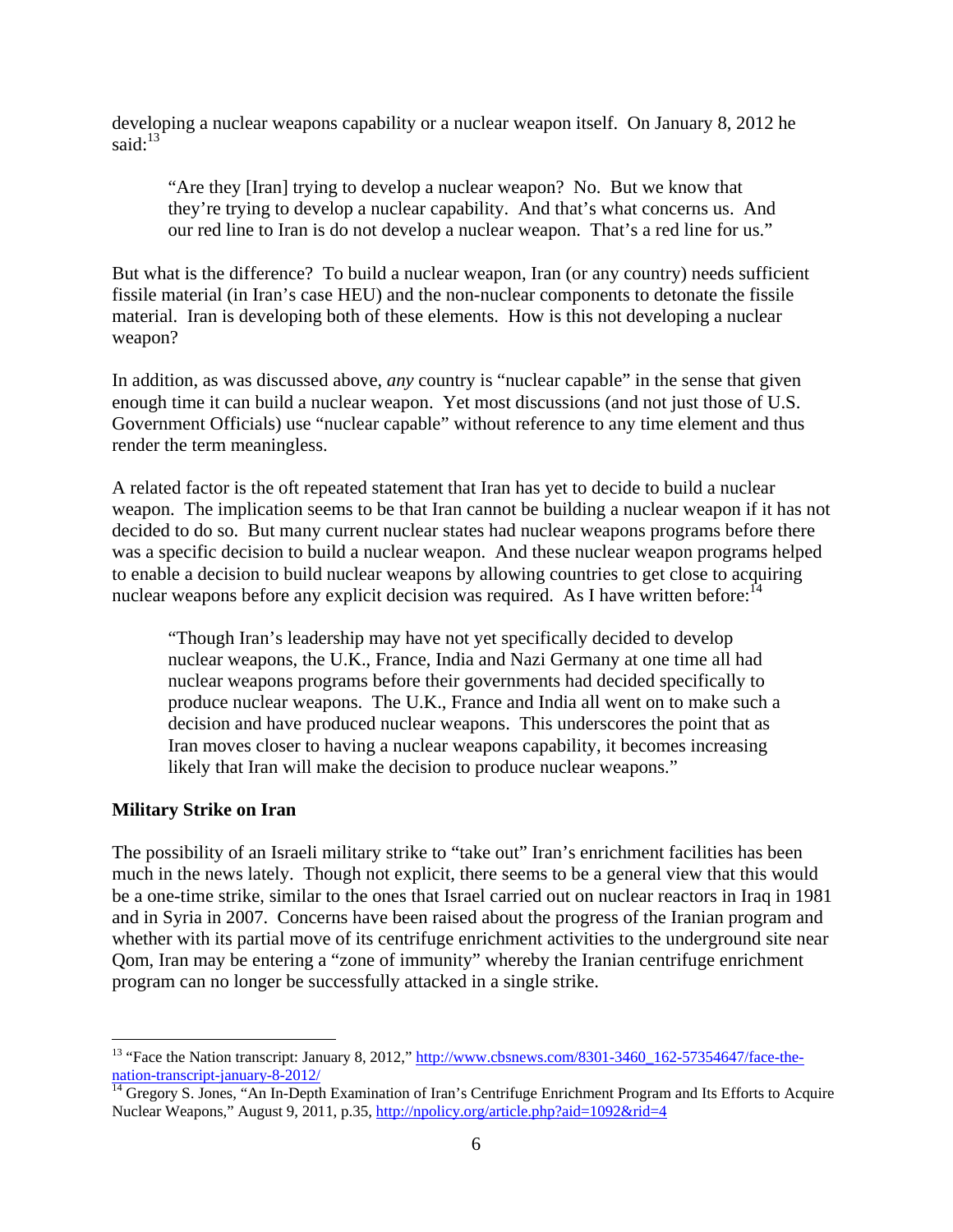In fact, attacking centrifuge enrichment facilities is quite different from attacking single nuclear reactors and Iran's enrichment program is already well into a zone of immunity with regard to a single air strike. At its main enrichment facility at Natanz, Iran has somewhere between 32 and 52 cascades operating in parallel.<sup>15</sup> An air strike on Natanz that scored multiple bomb hits would shut down the entire facility. But the majority of the cascades would be undamaged and not able to operate only due to damage to piping and the loss of utilities. It would only take a few months of repairs before these undamaged cascades were back in operation. Even for the cascades that suffered bomb hits, the majority of the centrifuges would still be undamaged. Iran could pull out the undamaged centrifuges and use them to build new cascades. It would only take four to six months before Iran would have returned to close to full production.

A further problem is Iran's current stockpiles of about 3,000 kilograms of 3.5% enriched uranium and 67 kilograms of 19.7% enriched uranium. These stockpiles represent years of centrifuge plant operation but would be very difficult to destroy by air attack. The combined volume of these two stockpiles is less than one cubic yard—making them very easy to hide or protect.

It is small wonder that U.S. officials when discussing possible attacks on Iran's centrifuge enrichment program have begun to talk of bombing campaigns rather than single strikes.<sup>16</sup> By bombing Iran's facilities every few months, it would be possible to keep Iran's enrichment facilities shutdown. Such a campaign would also have the advantage that the question of whether U.S. large bunker-buster bombs can actually penetrate and hit Iran's underground enrichment facility near Qom would largely be moot. No matter how deep and well protected a bunker is, it is always possible to collapse the entrance tunnels and cut off the utilities from the outside.

There are two problems with such an air bombing campaign. First, Iran could respond by dispersing its centrifuges. Indeed centrifuge enrichment with its many parallel cascades would be ideal for such dispersal. The U.S. would be able to find and bomb some of these dispersed enrichment sites but many would continue in operation undetected. Second, such a prolonged bombing campaign would run a serious risk of turning into a large-scale war with Iran. Though no doubt the U.S. would eventually win such a war, I think that given the financially-exhausted and war-weary condition of the U.S. that such a war would be ill-advised.

#### **Sanctions**

 $\overline{a}$ 

A key element of U.S. policy is to impose increasingly severe sanctions on Iran. The latest round of sanctions are designed to significantly affect Iran's overall economy by making it more and more difficult for Iran to export its oil. However, these sanctions are not authorized by the United Nations but rather imposed unilaterally by the U.S. and the EU. The reason for this is that despite the IAEA's revelations last November of Iran's efforts to develop the non-nuclear components for a nuclear weapon, both Russia and China have refused to support any additional

<sup>&</sup>lt;sup>15</sup> Iran has declared to the IAEA that it has 52 cascades in operation but its enriched uranium production is only equivalent to about 32 cascades operating at full capacity.

<sup>&</sup>lt;sup>16</sup> Joby Warrick, "Iran's underground nuclear sites not immune to U.S. bunker-busters, experts say," The *Washington Post*, February 29, 2012.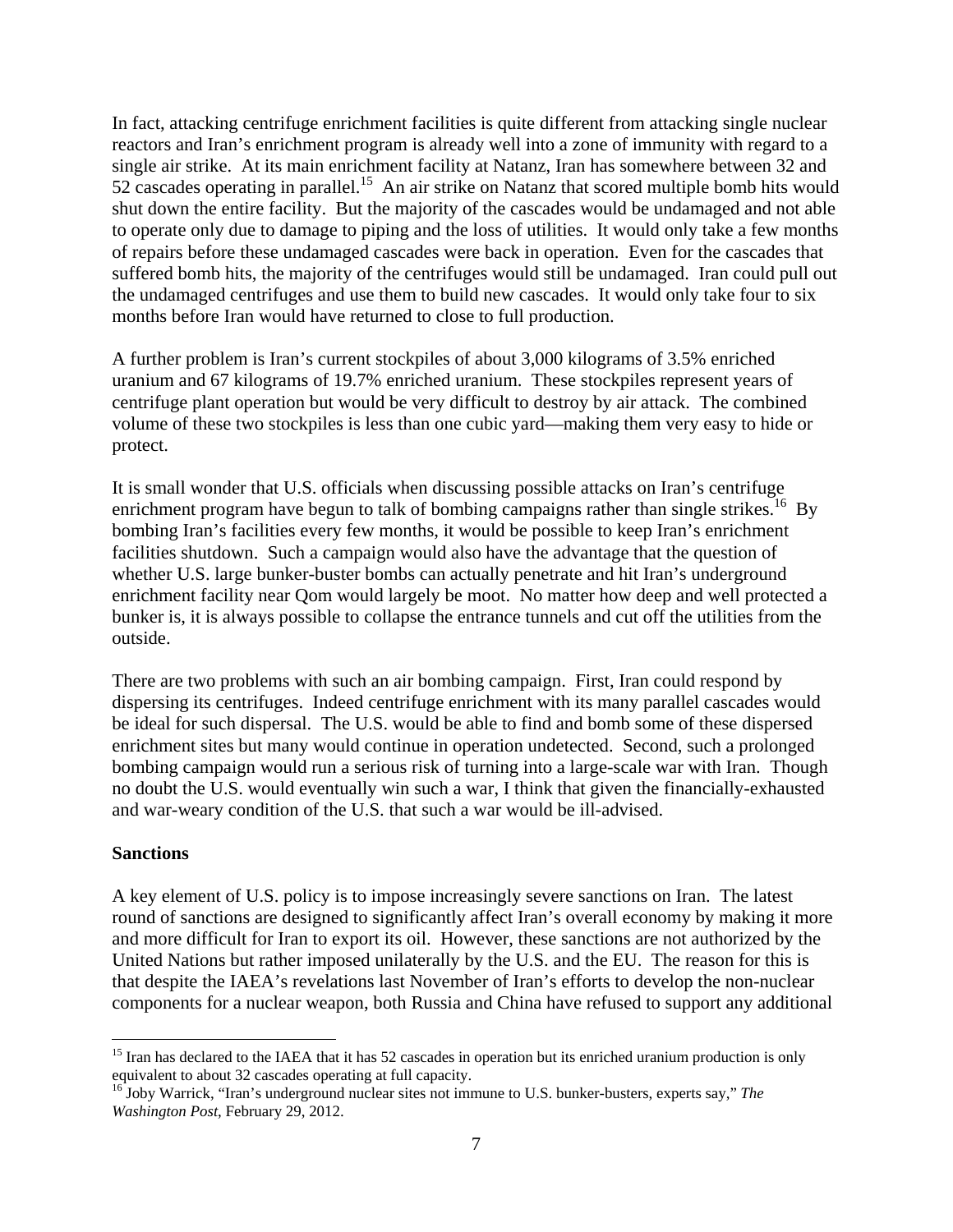sanctions against Iran. Indeed both countries have continued trading with Iran and China continues to purchase oil from Iran.

Nor are China and Russia the only countries that have not adopted these sanctions. India with its important economy has actually increased its purchases of Iranian oil as has South Korea. India has gone so far as to change its tax code so as to facilitate a method of payment that involves using rupees rather than dollars. Pakistan and Turkey have also continued trading with Iran. Pakistan has even proposed deals based on a straight barter arrangement. Japan has cut back on its oil purchases but is expected to ask the U.S. for an exemption from a requirement to eliminate all Iranian oil purchases.

With all of these important economies not complying with the sanctions on Iran, it is not clear that the sanctions will be enough to compel Iran to change its current policies. Even if they can, the real problem is that Iran can resolve all of its outstanding issues with the IAEA but due to the laxity of IAEA safeguards, Iran can still maintain its drive towards the production of nuclear weapons.

# **Diplomacy**

 $\overline{a}$ 

Many have continued to hope that negotiations with Iran could provide a means to prevent Iran from obtaining nuclear weapons. But no one has outlined how any realistic agreement with Iran can achieve this goal.

President Obama has said that the U.S. will not allow Iran to obtain nuclear weapons. But as I have written elsewhere, Iran has no need to actually produce a nuclear weapon unless it wants to test or use such a weapon.<sup>17</sup> Therefore it is likely to be many years before Iran does so. The real issue in the near term is not preventing Iran from obtaining nuclear weapons but rather stopping Iran from moving ever closer to being able to build nuclear weapons.

Similarly, President Obama has said that Iran must "make a decision to forsake nuclear weapons" but since many U.S. Government officials have said that Iran has not yet made a decision to produce nuclear weapons, the Iranians can argue that they have already complied with this requirement.

Iran has outstanding issues with the IAEA regarding its nuclear weapons development program. But most of these issues relate to events from 2003 and before. Though it would be domestically politically difficult for Iran, if it were to admit to these prior transgressions, it would be able to end its disputes with the IAEA while not having to give up any of its current centrifuge

<sup>&</sup>lt;sup>17</sup> "That's not to say that I expect Iran to divert nuclear material from IAEA safeguards anytime soon. After all, why should it? It can continue to move ever closer to the HEU required for a nuclear weapon with the blessing of the IAEA. Iran would only need to divert nuclear material from safeguards when it would want to test or use a nuclear weapon. Recall that the U.S. was unable to certify that Pakistan did not have nuclear weapons in 1990, but it was only in 1998 that it actually tested a bomb. Similarly, though it could be many years before Iran becomes an overt nuclear power, it needs to be treated as a de facto nuclear power simply by virtue of being so close to having a weapon." Gregory S. Jones, "No More Hypotheticals: Iran Already Is a Nuclear State, *The New Republic*, September 9, 2011, http://www.tnr.com/article/environment-and-energy/94715/jones-nuclear-iran-ahmadinejad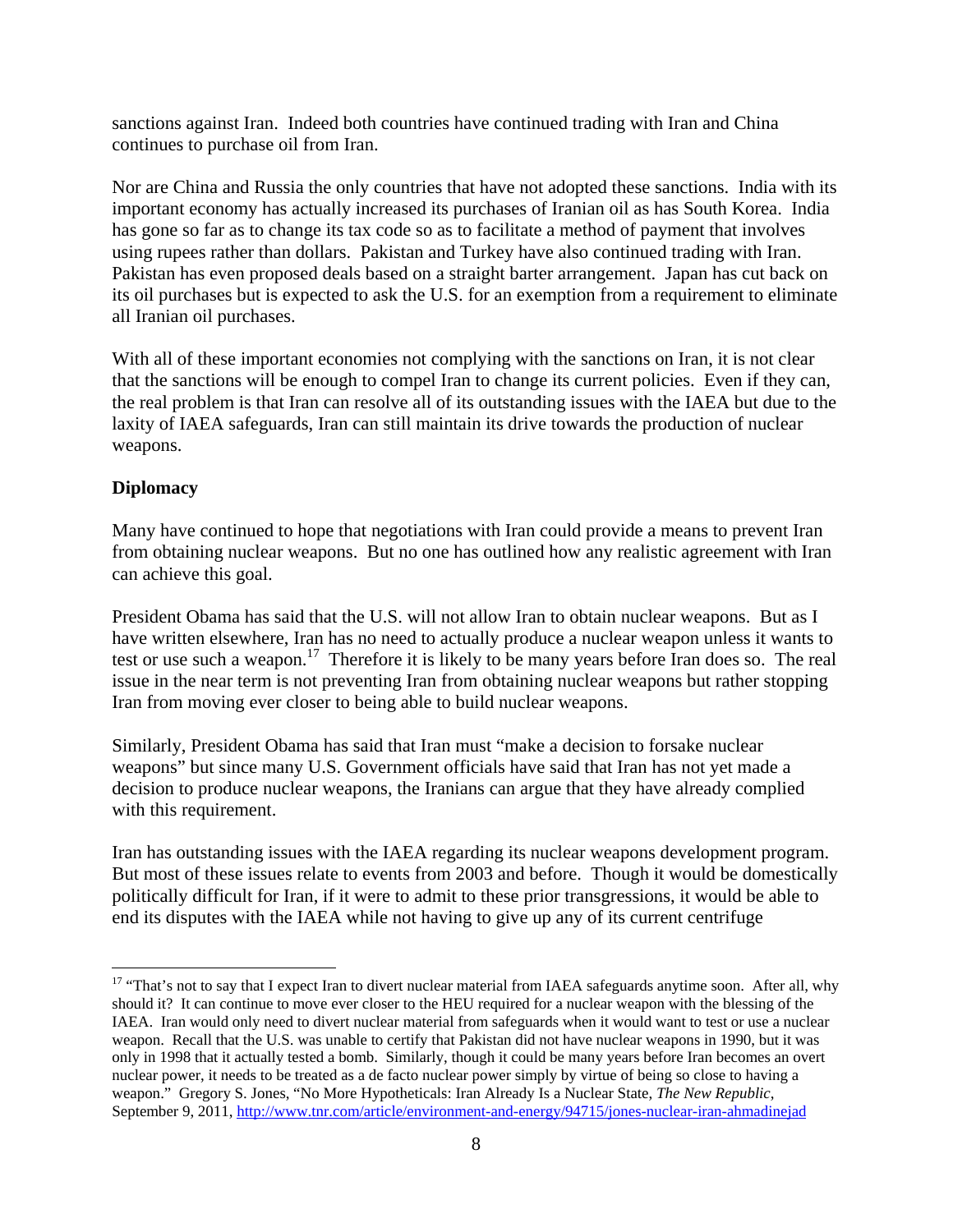enrichment program. Indeed give the laxity of IAEA safeguards, Iran could go on to produce HEU with the blessings of the IAEA.

Most of those who believe that Iran's nuclear weapons program can be stopped diplomatically have suggested that in order to reach an agreement, Iran should be allowed to keep its centrifuge uranium enrichment program. Those who hold this view realize that this poses a risk of allowing Iran to obtain the HEU needed for nuclear weapons but they believe that with the proper controls, this risk can be obviated. In particular, it is often suggested that Iran be limited to producing uranium with an enrichment of less than 5%, reduce its stockpile of 19.7% enriched uranium to zero by exporting all of this material and that Iran's future enrichment program be limited to that which can be justified by its peaceful nuclear needs. However, Iran's current enrichment facilities are very small compared to those needed for most peaceful nuclear activities (say providing fuel for a single nuclear power reactor) and such an agreement would provide Iran with the justification for greatly expanding its current enrichment facilities. These greatly expanded facilities would provide Iran easy access to the HEU needed for nuclear weapons.

For example, even if Iran produced only 4.1% enriched uranium and expanded its enrichment capacity by a factor of 20, it would only produce about 15 metric tons of enriched uranium per year. This amount would still be less than that needed to fuel a single large power reactor yet, using batch recycling, these enrichment facilities could produce enough HEU for a nuclear weapon in just two weeks or enough HEU for five weapons in just five weeks.(Appendix 2) One might argue that it would take Iran a very long time to expand its enrichment facilities by a factor of 20 using its own resources but it should be remembered that such a diplomatic agreement would serve the function of legitimizing Iran's enrichment activities. This would lead to the removal of sanctions that are designed to prevent Iran from importing the materials needed to build additional centrifuges and in addition Iran might receive assistance to expand its enrichment facilities (from say China or Pakistan) as part of normal nuclear commerce.

As it is, Iran appears to be laying the groundwork to make such an agreement impossible and to present the  $P5+1^{18}$  with a lose-lose situation. In the middle of February 2012, Iran announced a set of three advances in its nuclear program--that it had manufactured and installed a fuel element using 20% enriched uranium into the Tehran Research Reactor (TRR), that it had increased the number of centrifuges operating at Natanz from 6,000 to 9,000 and that it had successfully developed more advanced and efficient centrifuges than the type that Iran currently uses. This announcement was generally met with derisive comments to the effect that these advances were not that special and that the Iranian Government was playing to its domestic audience.

At the same time Iran indicated that it was interested in restarting negotiations with the P5+1 regarding its nuclear program. Some observers were puzzled by this seemingly schizoid behavior. Others were so eager for negotiations that they didn't care about any contradictory indications including Iran's assault on the British Embassy just last November. However, very few seem to have recognized the significance of the two events together.

 $\overline{a}$ <sup>18</sup> The U.S., UK, France, Russia, China and Germany.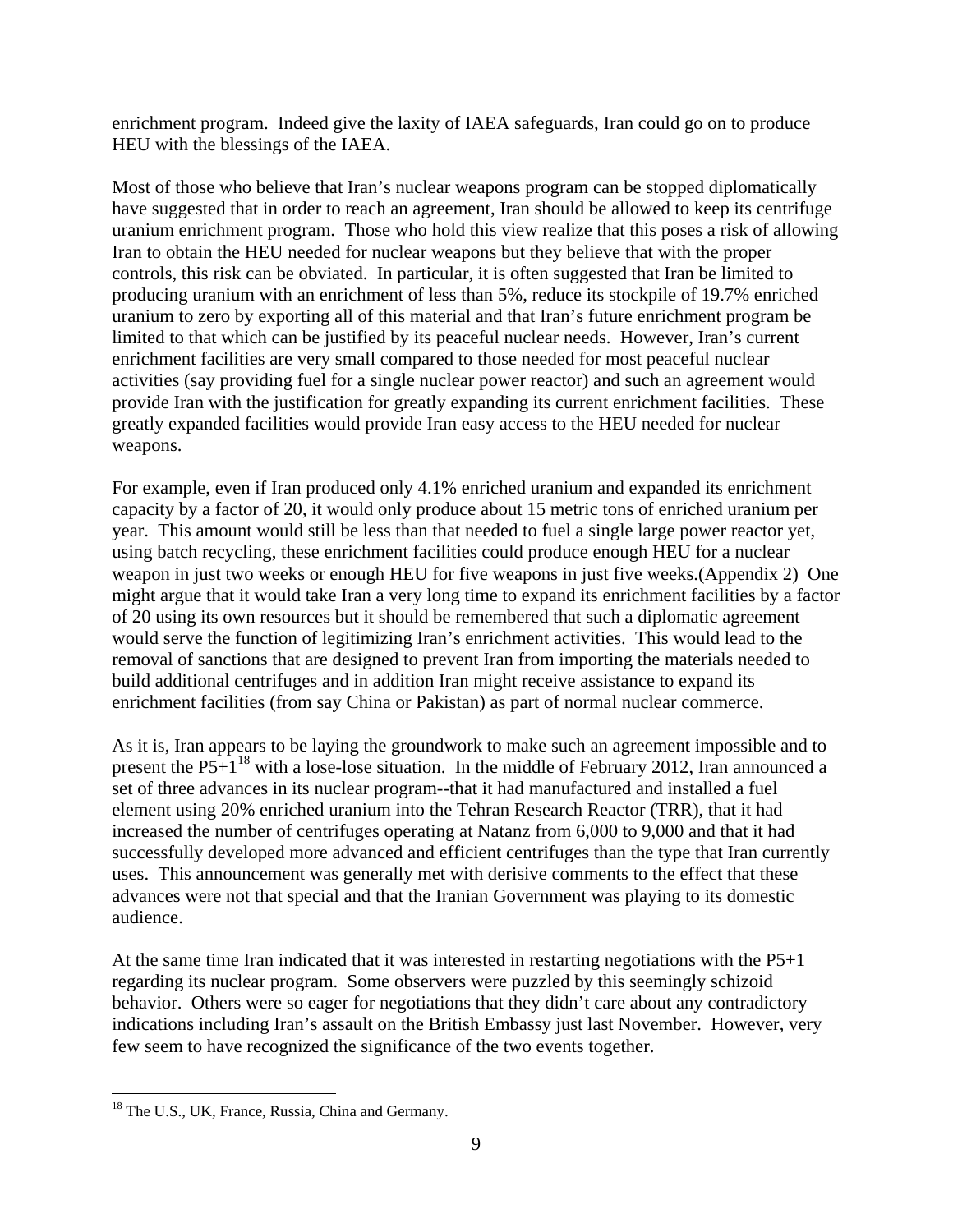By announcing its nuclear advances, Iran is throwing down markers for negotiations. By loading a 20% fuel element into its research reactor, Iran can now argue that it has a legitimate need to produce such enriched uranium and that it will not stop its production. By claiming to have 9,000 centrifuges in operation, Iran is establishing a base below which it will refuse to go. And by claiming a have finished developing advanced centrifuges, Iran is putting itself in a position to be able to significantly upgrade and expand its current uranium enrichment capacity.

This then is the P5+1's no-win situation. It can either refuse in negotiations to allow Iran to keep its centrifuge enrichment facilities in which case Iran can break off the talks, claiming that the P5+1 are being unreasonable. Iran can use this claim to help to break sanctions by playing to onthe-fence countries such as India. Or if the P5+1 should be so foolish as to agree to allow Iran to keep its current enrichment facilities, then Iran will have legitimized these facilities and its ability to quickly to produce the HEU for nuclear weapons whenever it decides to do so.

The only negotiated solution that would prevent Iran from quickly being able to produce HEU would be for Iran to permanently shut down its enrichment facilities and export its stockpiles of enriched uranium. By saying that the P5+1 must accept continuing Iranian uranium enrichment, advocates of a negotiated solution are essentially admitting that no satisfactory negotiated solution is possible.

# **Non-Proliferation After Iran**

If in fact Iran is already a de facto nuclear weapon state, where should the U.S. go from here with regards to its non-proliferation policy? The key will be to learn from our failure with Iran and prevent additional countries from acquiring nuclear weapons. This will require a two prong approach.

First, as President Obama has indicated, Iran's de facto nuclear status will motivate a number of other countries to try to emulate Iran's success. The U.S. needs to take decisive action to head off these efforts on a county by country basis as soon as the first steps towards acquiring the fissile material for nuclear weapons are detected. Taking early action runs counter to normal government instincts, which is to try to "kick the can down the road" and avoid taking any unpleasant actions unless it has to. The lack of early action has been a hallmark of U.S. nonproliferation policy since the Reagan Administration and has facilitated Pakistan, India, North Korea and now Iran to acquire the fissile material required for nuclear weapons.

Yet as we saw with Libya, early action can be quite effective. Many believe that Gaddafi made a mistake by giving up a nuclear weapons program but the fact of the matter is that he had no choice. His effort was discovered early, before Libya had even begun to enrich uranium and Gaddafi had no other option.

Second, there needs to be a change to the IAEA's safeguards regime, so as to prevent countries from acquiring the fissile material needed for nuclear weapons with the IAEA's approval. Some in the U.S. Congress have called for military action against Iran if it starts to enrich uranium to levels greater than 20%. But under current IAEA rules such Iranian actions would be perfectly acceptable as long as Iran declared the activity to the IAEA. Similarly, the IAEA permits non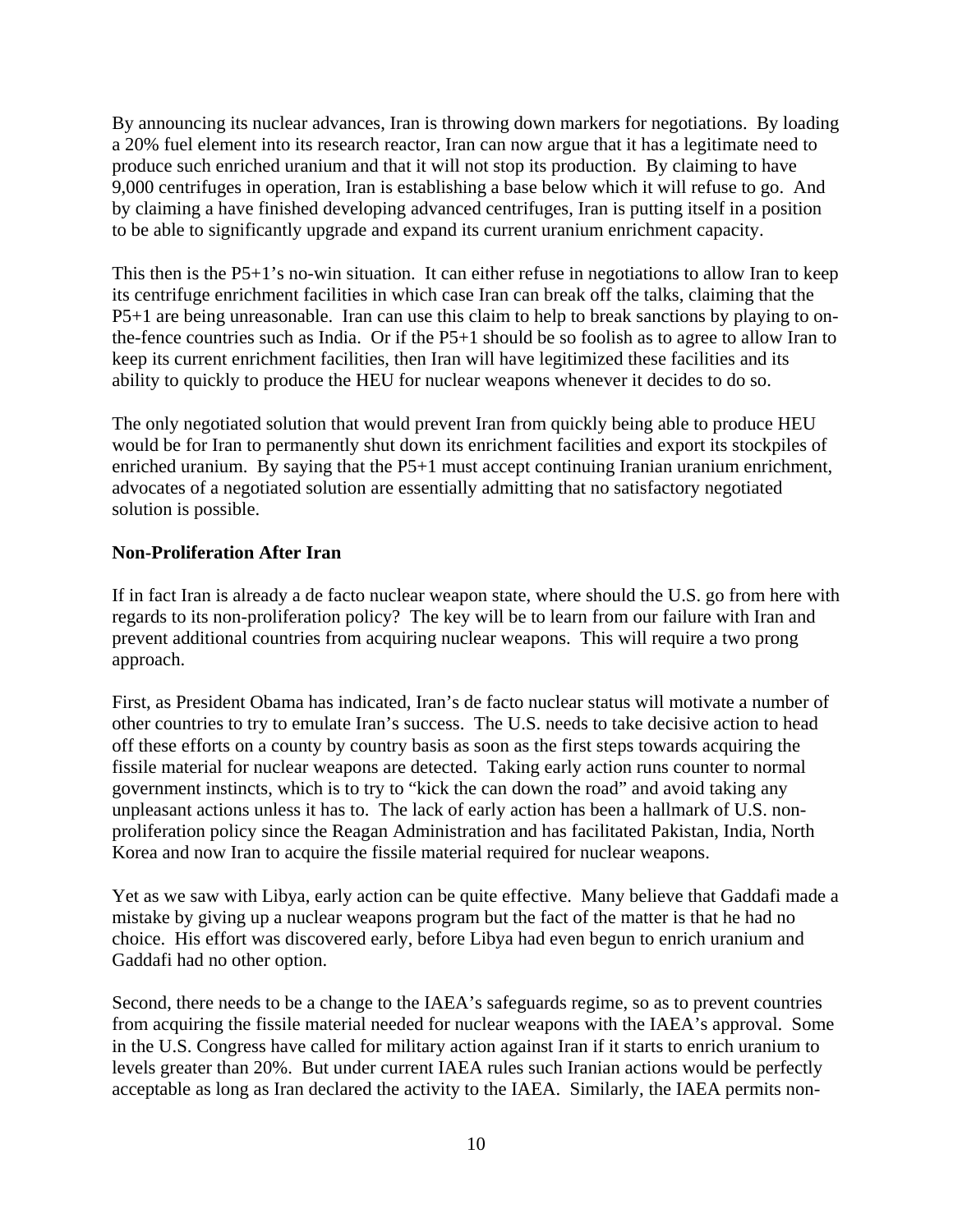nuclear weapon states to produce pure compounds of plutonium by reprocessing spent fuel. Informally the IAEA does require that the country carrying out these activities provide some rationale as to how these activities are related to some peaceful nuclear activity but the rationale does not have to be very plausible. For example, a country can say that it is stockpiling the plutonium for use in a breeder reactor even if it is now more than 40 years since such reactors were first supposed to come into operation and that such reactors are still decades away.

Much of providing the proper rationale involves learning to play the game properly. As was discussed above, Iran got itself into trouble by conducting clandestine nuclear activities prior to 2004. More recently Iran did a better job and explained that its production of 20% enriched uranium was required to produce research reactor fuel. This activity which is generally agreed to be carrying Iran close to the possession of the fissile material for a nuclear weapon, has not caused the IAEA to say that Iran is violating safeguards even though Iran is currently producing more 20% enriched uranium in one month than the research reactor uses in one year.

The U.S. Government has recognized this problem and in its Nuclear Cooperation Agreement with the United Arab Emirates, it requires the UAE to not possess facilities that can engage in uranium enrichment or the reprocessing of spent fuel which could produce plutonium, HEU or U-233 (another material that can be used to produce nuclear weapons). However, the U.S. administration has discovered the drawback to attempting to handle this problem though its bilateral nuclear cooperation agreements. In the face of competition from Russia and France, the U.S. has proposed nuclear cooperation agreements with Vietnam and Jordan that lack these provisions. Only if the issue is approached by the IAEA will there be uniform standards without commercial pressures undercutting non-proliferation.

Furthermore, even the standards for the UAE are not enough. Non-nuclear weapon countries need to be prohibited from possessing any materials or facilities that can quickly provide fissile material for nuclear weapons. This includes prohibiting not only enrichment and reprocessing facilities but also separated HEU, plutonium or U-233 and HEU, plutonium or U-233 that is contained in unirradiated reactor fuel (such as HEU fuel for research reactors or mixed oxide fuel for power reactors).

The IAEA does not have the legal authority to prohibit countries from possessing such materials or facilities but it does have the responsibility to safeguard these materials and facilities. As I have discussed elsewhere,<sup>19</sup> IAEA safeguards are supposed to be more than just an accounting system but rather provide "timely warning" of diversion of nuclear materials. However, the IAEA cannot safeguard these facilities and materials in a timely warning sense. The IAEA needs to admit this fact and make clear that any such facilities and materials in non-nuclear weapon states are not being effectively safeguarded. This issue is significantly larger than just Iran and would include Japan, Germany, the Netherlands and Brazil at a minimum. It will be up to these countries to explain why they need to continue to possess these materials and facilities given that they cannot be effectively safeguarded. Given the state of nuclear power in a post-Fukushima world, this could be difficult.

 $\overline{a}$ 

<sup>&</sup>lt;sup>19</sup> Gregory S. Jones, An In-Depth Examination of Iran's Centrifuge Enrichment Program and Its Efforts to Acquire Nuclear Weapons, August 9, 2011, pp. 16-23, http://npolicy.org/article.php?aid=1092&rid=4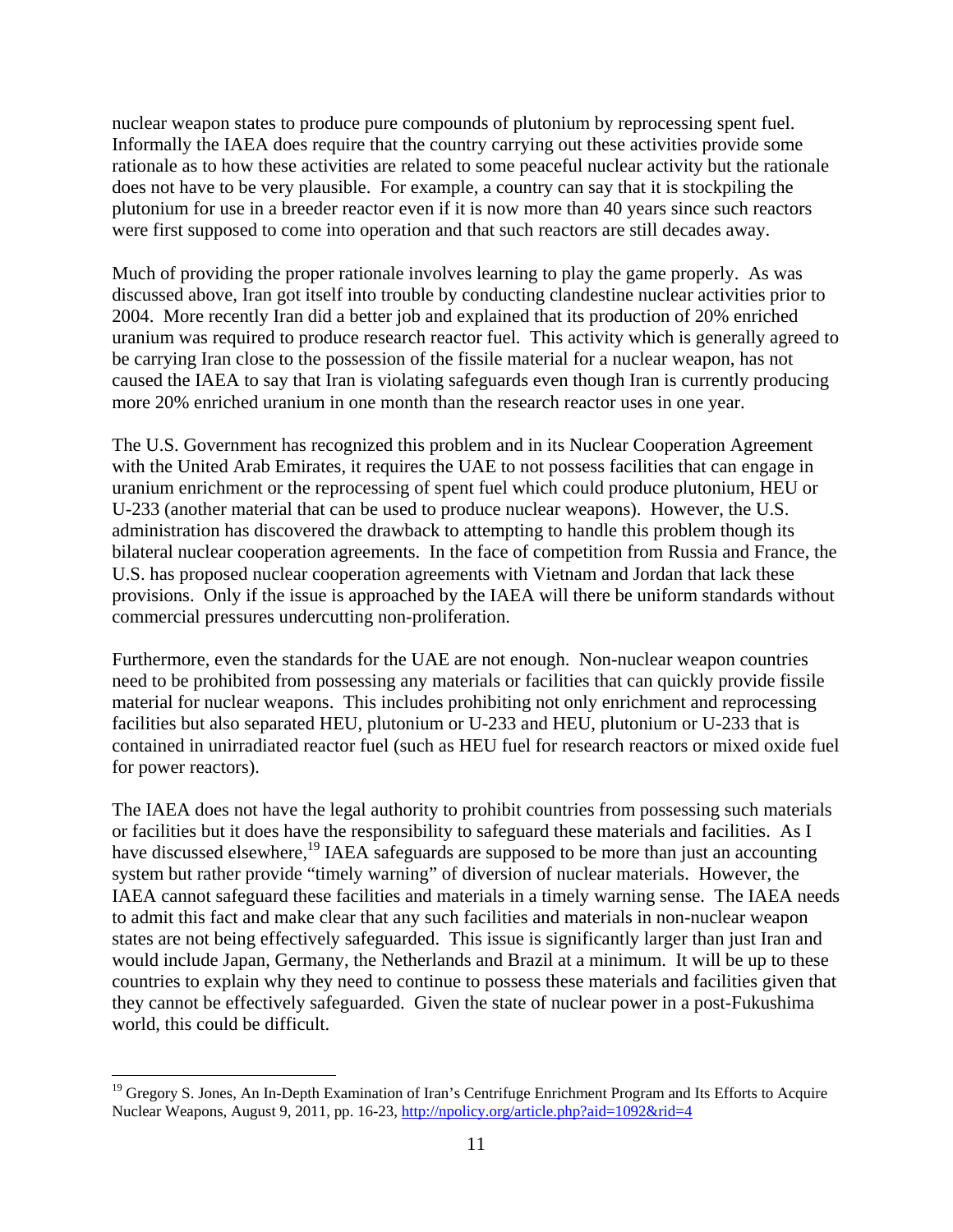The U.S. needs to urge the IAEA to be clear about what materials and facilities it can effectively safeguard and which it cannot. At the same time the U.S. needs to take early action to ensure that any countries that attempt to follow Iran's successful path are prevented from gaining access to the fissile material required for nuclear weapons. Otherwise, the number of nuclear-armed countries will continue to grow until the catastrophe of nuclear use occurs. Just one nuclear weapon detonated in a city could kill hundreds of thousands—roughly 100 times as many people than were killed on 9/11.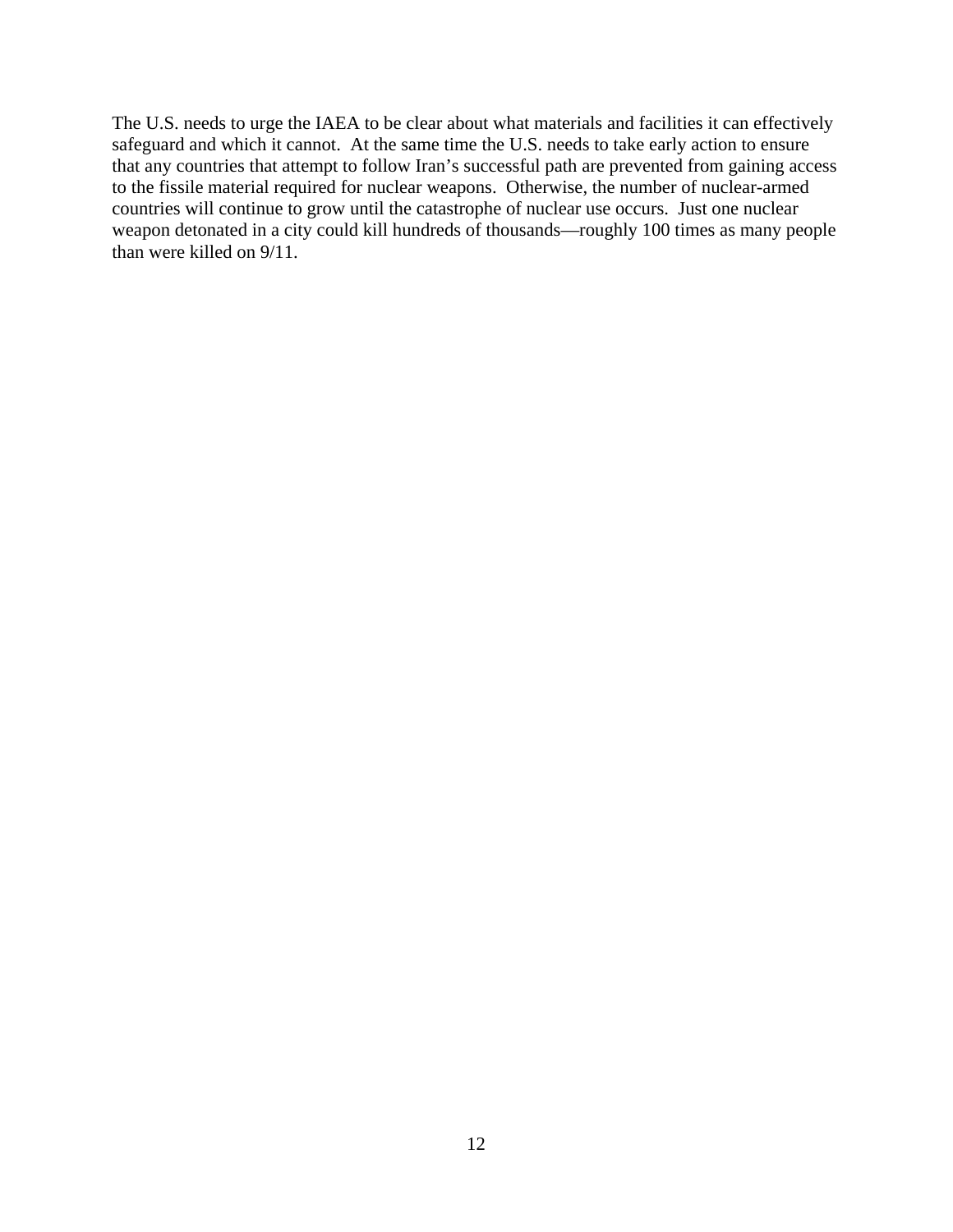# **Appendix 1**

# **Detailed Analysis of the IAEA February 24, 2012 Safeguards Report and Methods Whereby Iran Could Produce HEU for Nuclear Weapons**

### **Iranian Centrifuge Enrichment of Uranium**

 $\overline{a}$ 

Iran has three known centrifuge enrichment facilities. Iran's main facility is the Fuel Enrichment Plant (FEP) at Natanz. The basic unit of Iran's centrifuge enrichment effort is a cascade which originally consisted of 164 centrifuges but Iran has now modified the majority of the cascades by increasing the number of centrifuges to 174. (All centrifuges installed up to now have been of the IR-1 type.) Each cascade is designed to enrich natural uranium to 3.5% enriched uranium. As of February 19, 2012, Iran had installed a total of 54 cascades, 30 of which each contain 174 centrifuges and the remaining 24 cascades each contain 164 centrifuges. This results in a total of 9,156 centrifuges. Of these 54 cascades, 52 (containing 8808 centrifuges) were declared by Iran as being fed with uranium hexafluoride and therefore were producing 3.5% enriched uranium though the IAEA has indicated that not all of these 8,808 centrifuges may be operational.<sup>20</sup> Indeed given the amount of enriched uranium that was actually being produced at the FEP, it seems likely that Iran's declaration was simply a negotiating ploy so as to be able to claim it has this number of centrifuges in operation and that the real number of centrifuges in operation was significantly less.

Iran began producing 3.5% enriched uranium at the FEP in February 2007 and as of February 4, 2012 Iran had produced a total of 3,685 kilograms (in the form of 5,451 kilograms of uranium hexafluoride). Since 666 kilograms of this enriched uranium has already been processed into 19.7% enriched uranium (see the PFEP and FFEP below) and a further 21 kilograms was converted into uranium dioxide for use as fuel in the TRR, Iran's current stockpile of 3.5% enriched uranium is 2,998 kilograms. Iran's current production rate of 3.5% enriched uranium is about 115 kilograms per month.<sup>21</sup> This production rate represents about a 15% increase from 2011 when the production rate was about a steady 100 kilograms per month and represents about a doubling of the rate since 2009 (see Table 1). From the production rate of 3.5% enriched uranium, it is easy to calculate that the FEP has a separative capacity of about 5,000 separative work units (SWU) per year. $^{22}$ 

<sup>&</sup>lt;sup>20</sup> "Not all of the centrifuges in the cascades that were being fed with  $UF_6$  may have been working." *Implementation of the NPT Safeguards Agreement and relevant provisions of Security Council resolutions in the Islamic Republic of Iran, GOV/2012/9, February 24, 2012, p.3.* 

<sup>&</sup>lt;sup>21</sup> To avoid problems with the fact that the length of a month is variable, we have adopted a uniform month length of 30.44 days.

 $^{22}$  Assuming 0.4% tails. A Separative Work Unit is a measure of the amount of enrichment a facility can perform. The SWU needed to produce a given amount of enriched uranium product can be calculated if the U-235 concentration in the product, feed and tails are known.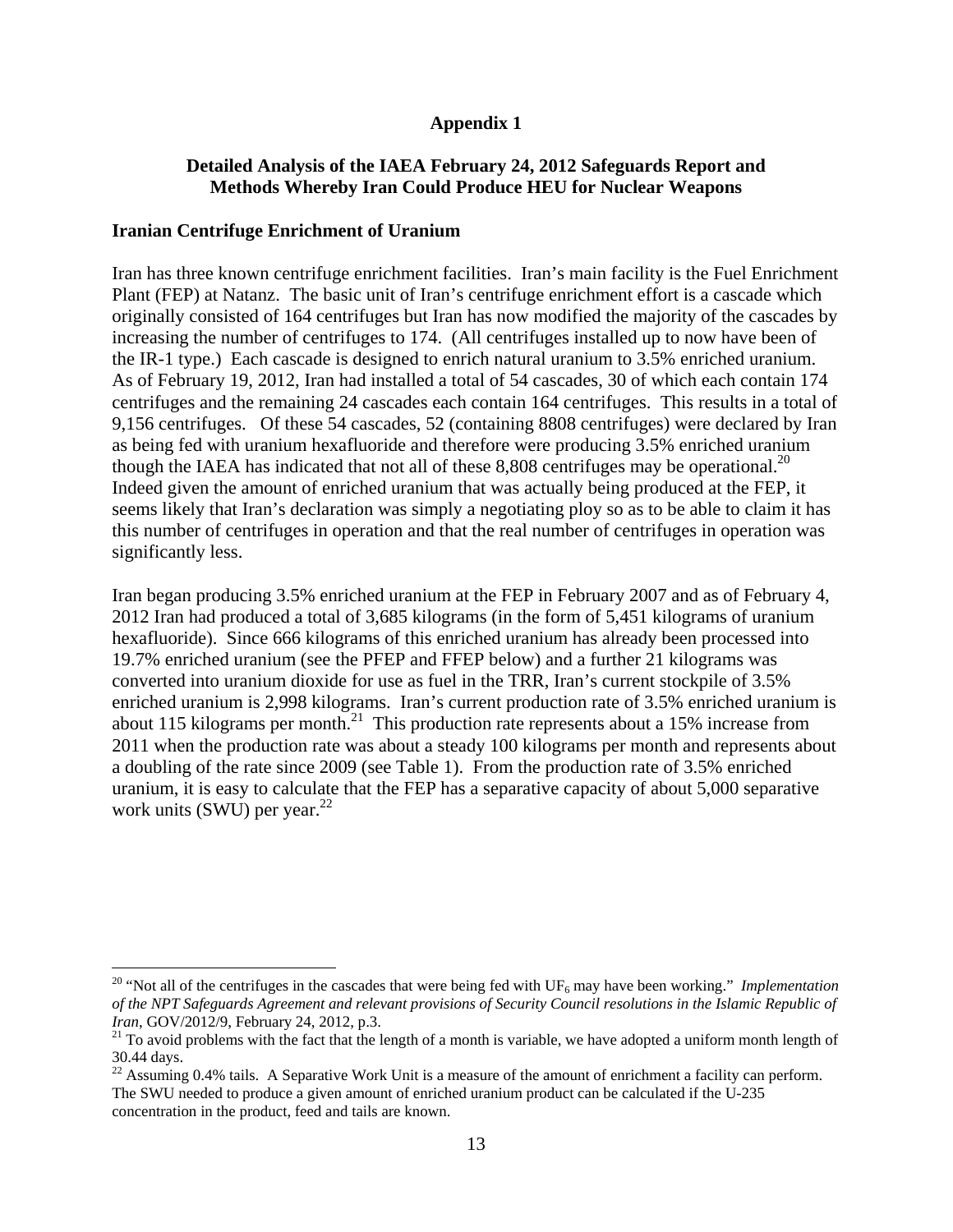## **Table 1 Average Iranian Production Rate of 3.5% Enriched Uranium Late 2008 to Early 2012**

| <b>IAEA</b> Reporting Interval | Average 3.5% Enriched Uranium Production Rate |  |
|--------------------------------|-----------------------------------------------|--|
|                                | (Kilograms Uranium per Month)                 |  |
| 11/17/08-1/31/09               | 52                                            |  |
| $2/1/09 - 5/31/09$             | 53                                            |  |
| $6/1/09 - 7/31/09$             | 57                                            |  |
| 8/1/09-10/31/09                | 57                                            |  |
| 11/22/09-1/29/10               | 78                                            |  |
| $1/30/10 - 5/1/10$             | 81                                            |  |
| $5/2/10 - 8/6/10$              | 80                                            |  |
| $8/7/10 - 10/17/10$            | 95                                            |  |
| 10/18/10-2/5/11                | 88                                            |  |
| $2/6/11 - 5/14/11$             | 105                                           |  |
| $5/15/11 - 8/13/11$            | 99                                            |  |
| $8/14/11 - 11/1/11$            | 97                                            |  |
| $11/2/11 - 2/4/12$             | 115                                           |  |

Iran also has the Pilot Fuel Enrichment Plant (PFEP) at Natanz, which is used to test a number of more advanced centrifuge designs. These are usually configured as single centrifuges or small ten or twenty centrifuge test cascades. However, Iran has installed a cascade of 164 IR-2m centrifuges and though this cascade appears ready to begin to produce enriched uranium, it has yet to do so. Iran has also installed 58 IR-4 centrifuges in a separate cascade but has not yet begun feeding them with uranium hexafluoride.

In addition, there are two full cascades each with 164 IR-1 type centrifuges at the PFEP. These two cascades are interconnected and are being used to process 3.5% enriched uranium into 19.7% enriched uranium. In February 2010, Iran began producing 19.7% enriched uranium at the PFEP using one cascade. It added the second cascade in July 2010. As of February 11, 2012, Iran had produced 64.5 kilograms of 19.7% enriched uranium (in the form of 95.4 kilograms of uranium hexafluoride) at this facility. Iran's production rate of 19.7% enriched uranium at the PFEP has been fairly steady over the past year and is currently about 3.05 kilograms per month. The centrifuges at this facility are each producing about 0.9 SWU per year.

Finally, Iran has constructed an enrichment facility near Qom. Known as the Fordow Fuel Enrichment Plant (FFEP), Iran clandestinely started to construct this plant in violation of its IAEA safeguards. Iran only revealed the existence of this plant in September 2009, after Iran believed that the West had discovered the plant.

Iran has installed two sets of two interconnected cascades at the FFEP (each cascade contains 174 centrifuges, IR-1 type) in order to produce 19.7% enriched uranium from 3.5% enriched uranium as is being done at the PFEP. The first of these two sets began production on December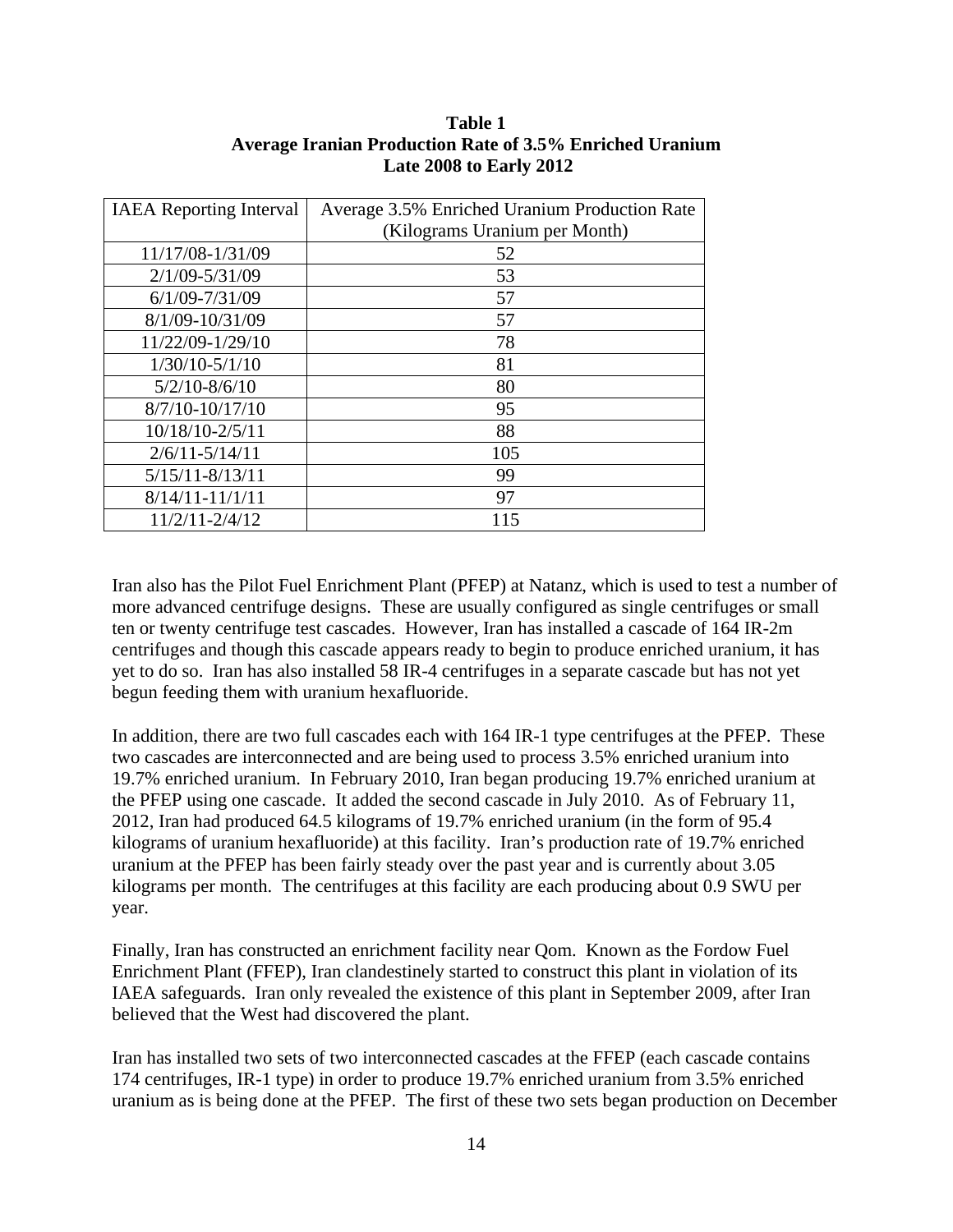14, 2011 and the second set began operation on January 25, 2012. As of February 17, 2012, Iran had produced 9.3 kilograms of 19.7% enriched uranium (in the form of 13.8 of uranium hexafluoride) at this facility. This facility is producing 19.7% enriched uranium at the rate of 6.45 kilograms per month. As with the centrifuges at the PFEP, the individual centrifuges at the FFEP are producing about 0.9 SWU per year.

With the start of these two sets of interconnected cascades at the FFEP, Iran has made good on its announcement in June 2011 that it would triple its production rate of 19.7% enriched uranium. Currently Iran is producing a total of about 9.5 kilograms of 19.7% enriched uranium per month. As of mid-February, Iran had produced a total of about 74 kilograms of 19.7% enriched uranium. Since Iran has converted about 7 kilograms of this uranium into a uranium oxide compound for use as fuel in the TRR, Iran's current stockpile of 19.7% enriched uranium is about 67 kilograms.

Iran has installed the piping and centrifuge casings for an additional 2088 centrifuges (12 cascades) at the FFEP. Iran has informed the IAEA that these additional cascades when completed will be used to produce either 3.5% or 19.7% enriched uranium without specifying how many cascades will be producing which type of enriched uranium. This opens the possibility that Iran could further increase its rate of 19.7% enriched uranium. Given Iran's current rate of production rate of 3.5% enriched uranium at the FEP, Iran could run two additional sets of two interconnected cascades to produce 19.7% enriched uranium without the need to drawdown its stockpile of 3.5% enriched uranium. If Iran were to construct and start to operate these two additional sets of cascades then its overall production rate of 19.7% enriched uranium would be about 16 kilograms per month.

### **Iranian Options for Producing HEU**

 $\overline{a}$ 

Given that Iran currently has an enrichment capacity of 5,000 SWU per year at the FEP and stockpiles of about 3,000 kilograms of 3.5% enriched uranium and 67 kilograms of 19.7% enriched uranium, Iran has a number of options for producing the 20 kilograms of HEU required for a nuclear weapon.

The most straightforward method Iran could use to produce HEU would be batch recycling at the FEP. In this process, no major modifications are made to the FEP but rather enriched uranium is successively run though the FEP in batches until the desired enrichment is achieved. In the past I have calculated that Iran could use a two-step process to produce HEU. In the first step, 3.5% enriched uranium would be enriched to 19.7% enriched uranium. Iran has already demonstrated this step by producing 19.7% enriched uranium at the PFEP and FFEP. In the second step, 19.7% enriched uranium would be enriched to 90% enriched uranium. My calculations for this second step rely on work by Glaser which demonstrated that by reducing the flow through the cascade, it was possible to achieve the production of 90% enriched uranium from 19.7% enriched uranium in one step without a significant loss of separative capacity.<sup>23</sup> This process is illustrated for Iran's current situation in Table 2.

<sup>&</sup>lt;sup>23</sup> Alexander Glaser, "Characteristics of the Gas Centrifuge for Uranium Enrichment and Their Relevance for Nuclear Weapon Proliferation", *Science and Global Security*, Vol. 16, 2008. In particular see Table 3 on p.16.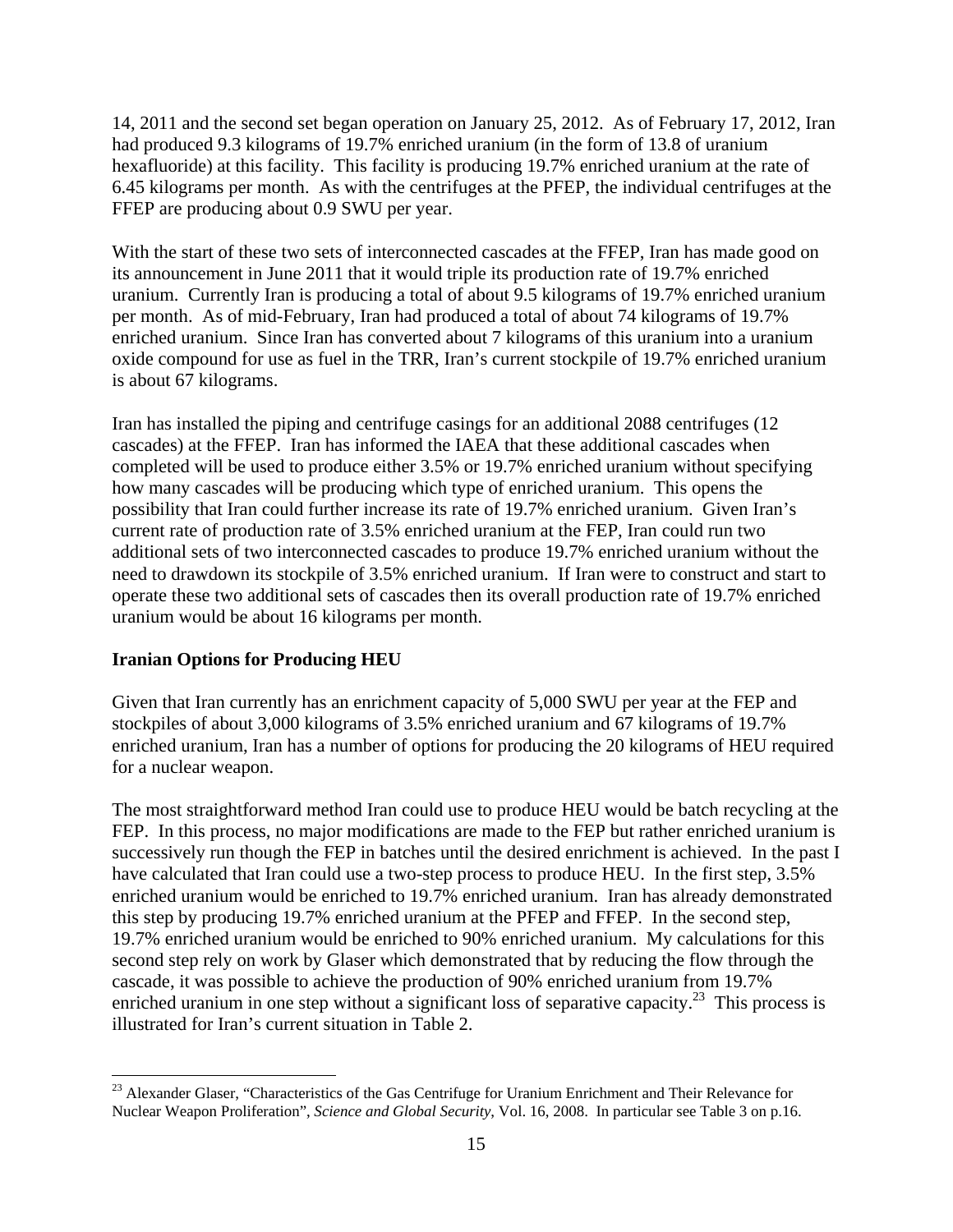### **Table 2**

## **Time, Product and Feed Requirements for the Production of 20 kg of HEU by Batch Recycling at the FEP (5,000 SWU per year total) (The Second Step is Based on Glaser's Analysis)**

| Cycle  | <b>Product Enrichment</b> | <b>Feed Enrichment</b> | Time for Cycle |
|--------|---------------------------|------------------------|----------------|
|        | and Quantity              | and Quantity           | (Days)         |
| First  | 19.7%                     | 3.5%                   | 32             |
|        | 91.2 kg                   | $1,080 \text{ kg}$     |                |
| Second | 90.0%                     | 19.7%                  |                |
|        | $20 \text{ kg}$           | $153.2 \text{ kg*}$    |                |
| Total  |                           |                        | 17**           |

\* Includes 67 kilograms of 19.7% enriched uranium that Iran has already stockpiled.

\*\*Includes four days to account for equilibrium and cascade fill time.

Two steps are required. In the first step, Iran needs to produce 158.2 kilograms of 19.7% enriched uranium (including 5 kilograms for the plant inventory in the second step). However, since it has already produced 67 kilograms of 19.7% enriched uranium, Iran needs only to produce an additional 91.2 kilograms. This step requires 1,080 kilograms of 3.5% enriched uranium as feed but Iran's current stockpile well exceeds this figure. In the second step, the 19.7% enriched uranium is further enriched to the 90% level suitable for a nuclear weapon. Using Iran's currently operating centrifuges at the FEP, the batch recycling would take about one and one half months.

As was stated above, this calculation depends on Glaser's published calculations of the effectiveness of reduced cascade flow so that uranium can be enriched from 19.7% to 90% in one step. I am not the only analyst who has relied on Glaser's work, as both Levi<sup>24</sup> and the International Institute for Strategic Studies<sup>25</sup> have based their calculations on Glaser's calculations. However, as I wrote in my last paper, questions have been raised about the validity of Glaser's work and I have had to examine methods whereby Iran could produce the 20 kilograms of HEU required for a nuclear weapon without relying on Glaser's calculations.<sup>26</sup>

Iran could still produce HEU by batch recycling at the FEP but the process would require three steps. Each pass would produce the feed required for the next cycle, which would include the plant inventory (in this case, 2 kilograms for each cycle). Iran would need to produce sufficient

<u>.</u>

<sup>&</sup>lt;sup>24</sup> Michael A. Levi, "Drawing the Line on Iranian Enrichment," *Survival*, Vol. 53, No. 4, August-September 2011, pp.180-181.

<sup>&</sup>lt;sup>25</sup> Iran's Nuclear, Chemical and Biological Capabilities, A net assessment, an IISS strategic dossier, The International Institute for Strategic Studies, London, February 2011, p.73.<br><sup>26</sup> Gregory S. Jones, "Iran's Efforts to Develop Nuclear Weapons Explicated, Centrifuge Uranium Enrichment

Continues Unimpeded, The IAEA's November 8, 2011 Safeguards Update," December, 6, 2011, p.5, http://npolicy.org/article.php?aid=1124&rid=4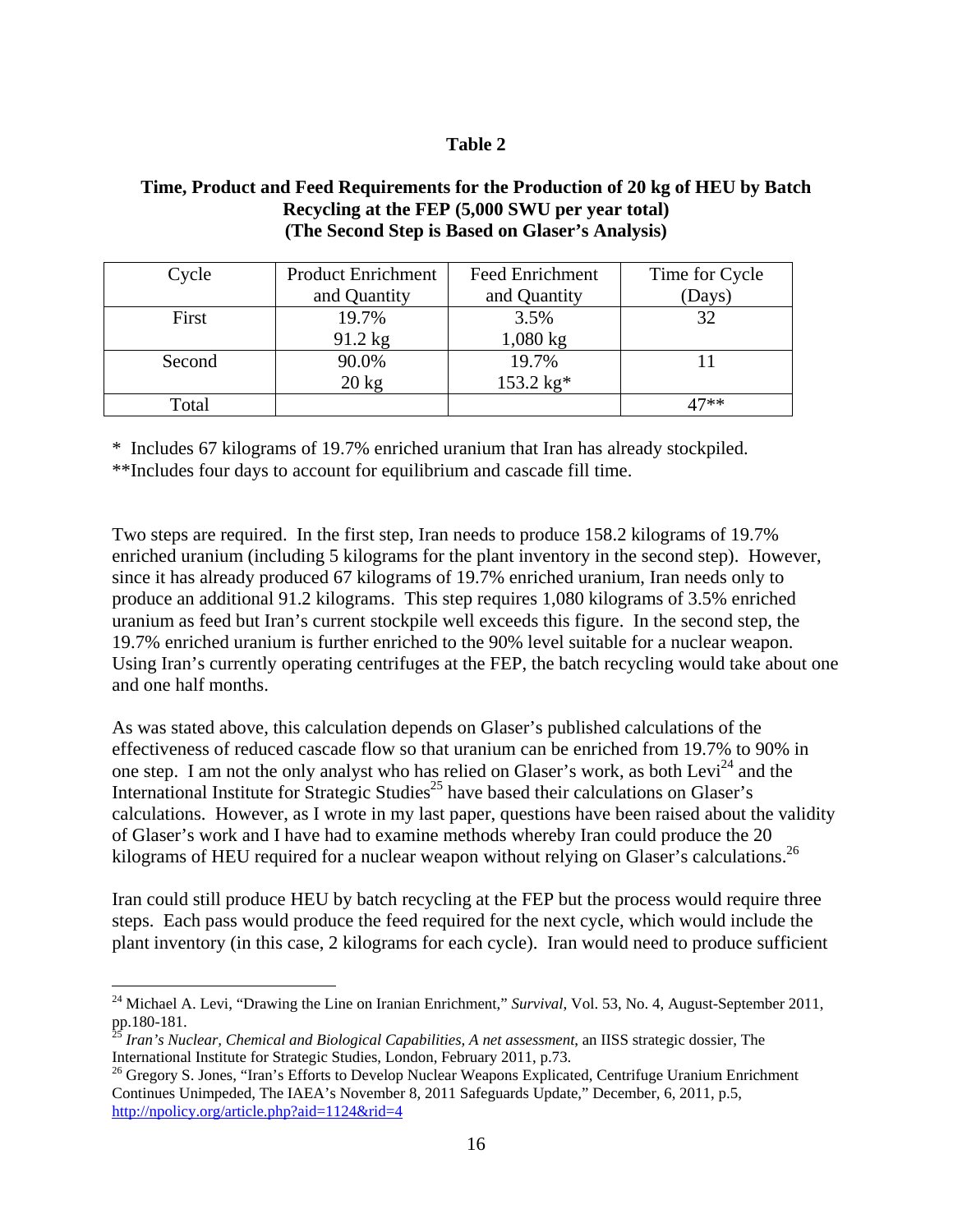19.7% enriched uranium from 3.5% enriched feed, then further enrich this 19.7% enriched uranium to 55.4% enriched uranium and finally enrich the 55.4% enriched uranium to 86.3% enriched uranium. I have increased the amount of HEU required from 20 kilograms to 21 kilograms to keep the quantity of U-235 in the product about the same.

The results for the first step can be found using separative work calculations but for the other two steps a SWU calculation would not produce accurate results. Since the plant at Natanz is designed to produce 3.5% product from natural uranium, its cascade is more tapered than is optimal for the upper stages of an enrichment plant designed to produce highly enriched uranium. As a result, some of the SWU output of the plant cannot be utilized during the latter cycles of the batch production process. The plant is restricted by the flow at the product end of the cascade. Therefore the time required per cycle is then determined by the amount of product required and the amount of product the plant can produce per day and not by a SWU calculation.

The results (Table 3) show that this method of batch recycling would take just under 5 months in contrast to the one and one half months required in Table 2. In addition Iran would need to start with 3,840 kilograms of 3.5% enriched uranium, much more than the 1,080 kilograms required by the calculations in Table 2 and significantly more than the 3,000 kilograms that Iran currently possesses. At current production rates it would take about seven months before Iran would possess enough 3.5% enriched uranium to start the batch recycling process.

#### **Table 3**

### **Time, Product and Feed Requirements for the Production of HEU by Batch Recycling at the FEP (5,000 SWU per year total) (Does Not Rely on Glaser's Analysis)**

| Cycle  | <b>Product Enrichment</b> | <b>Feed Enrichment</b> | Time for Cycle |
|--------|---------------------------|------------------------|----------------|
|        | and Quantity              | and Quantity           | (Days)         |
| First  | 19.7%                     | 3.5%                   | 114            |
|        | $325$ kg                  | $3,840$ kg             |                |
| Second | 55.4%                     | 19.7%                  | 18             |
|        | 68.4 kg                   | 390 kg*                |                |
| Third  | 86.3%                     | 55.4%                  |                |
|        | $21 \text{ kg}$           | 66.4                   |                |
| Total  |                           |                        | $144**$        |

\* Includes 67 kilograms of 19.7% enriched uranium that Iran has already stockpiled.

\*\*Includes six days to account for equilibrium and cascade fill time.

Iran, however, has additional options for producing the HEU required for a nuclear weapon. As was stated above, in addition to the FEP, Iran is producing 19.7% enriched uranium at the PFEP and recently tripled its production of 19.7% enriched uranium by starting two sets of two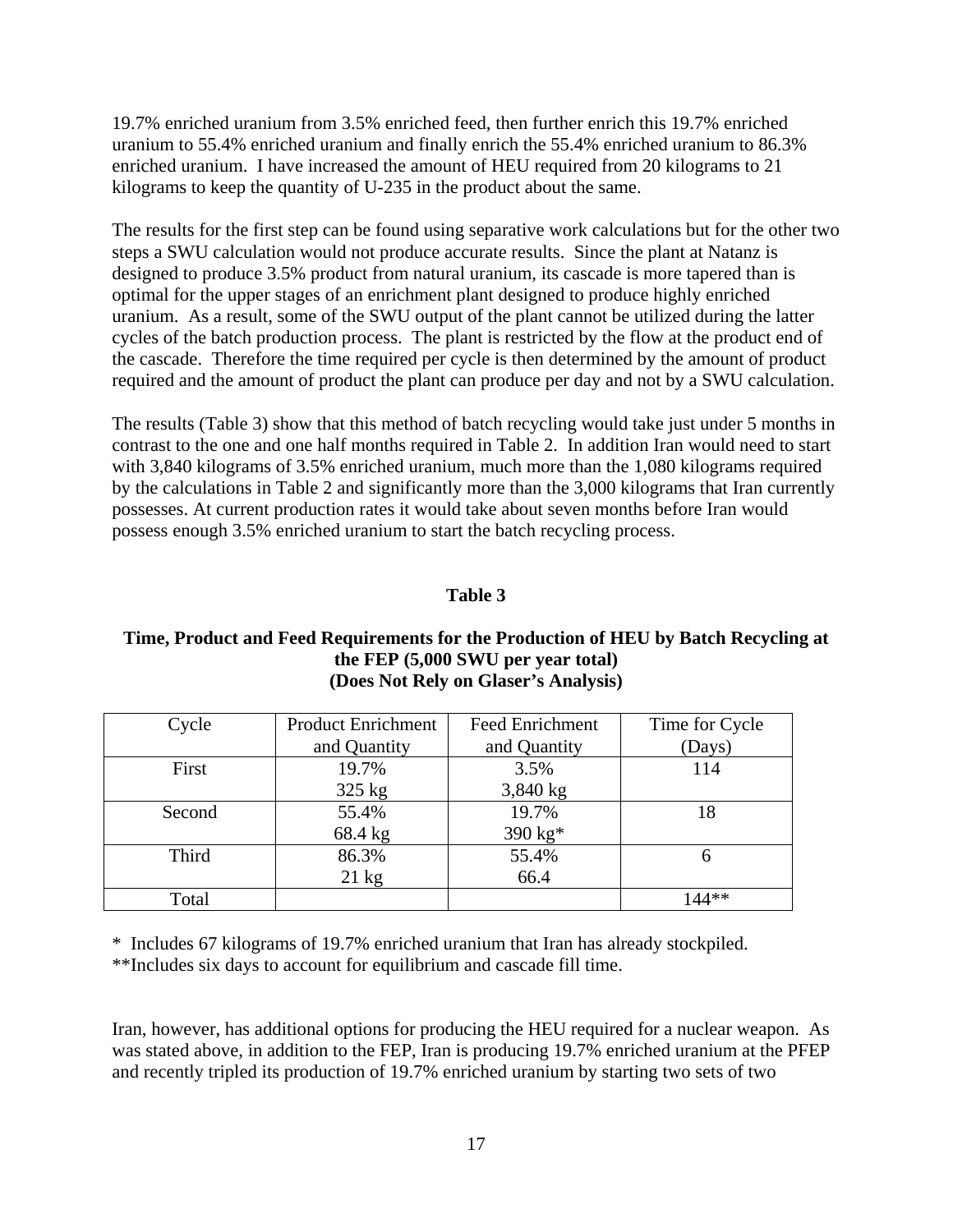interconnected cascades at the FFEP. Iran can use its 19.7% production capacity to carry out the final step of the three step batch recycling process. The results are shown in Table 4.

As in the previous case, the times for the second and third steps are determined by the cascade product production rate and not by SWU calculations. The total time required is about three and two-thirds half months, which is over a month shorter than the prior case where all three batch recycling steps were carried out at the FEP. In addition, this method has the advantage of reducing the required amount of 3.5% enriched uranium feed from 3,840 kilograms to 1,640 kilograms, which is smaller than Iran's current 3,000 kilograms stockpile and therefore could be carried out today if Iran so desired.

#### **Table 4**

### **Time, Product and Feed Requirements for the Production of HEU by Batch Recycling at the FEP (5,000 SWU per year total) Final Step at PFEP and FFEP (Does Not Rely on Glaser's Analysis)**

| Cycle and               | <b>Product Enrichment</b> | <b>Feed Enrichment</b> | Time for Cycle |
|-------------------------|---------------------------|------------------------|----------------|
| <b>Enrichment Plant</b> | and Quantity              | and Quantity           | (Days)         |
| First                   | 19.7%                     | 3.5%                   | 37             |
| <b>FEP</b>              | 139 kg                    | $1,640 \text{ kg}$     |                |
| Second                  | 55.4%                     | 19.7%                  | 10             |
| <b>FEP</b>              | 39.2 kg                   | $223 \text{ kg}^*$     |                |
| <b>Third</b>            | 89.4%                     | 55.4%                  | 64             |
| PFEP & FFEP**           | $20 \text{ kg}$           | $39.0$ kg              |                |
| Total                   |                           |                        | 111**          |

\* Includes 67 kilograms of 19.7% enriched uranium that Iran has already stockpiled and 19 kilograms of 19.7% enriched uranium from the tails of the PFEP and FFEP.

\*\* Plant inventory is 0.2 kilogram.

 $\overline{a}$ 

\*\*\*Includes six days to account for equilibrium and cascade fill time.

If Glaser's calculations are incorrect, the only way that Iran could currently produce the HEU for a nuclear weapon in just two months would be to use batch recycling at the FEP combined with a clandestine "topping" enrichment plant. Since Iran continues to refuse to implement the Additional Protocol to its safeguards agreement, the IAEA would find it very difficult to locate a clandestine enrichment plant—a fact that the IAEA has continued to confirm.<sup>27</sup> While this has

<sup>&</sup>lt;sup>27</sup> "While the Agency continues to verify the non-diversion of declared nuclear material at the nuclear facilities and LOFs declared by Iran under its Safeguards Agreement, as Iran is not providing the necessary cooperation, including by not implementing its Additional Protocol, the Agency is unable to provide credible assurance about the absence of undeclared nuclear material and activities in Iran, and therefore to conclude that all nuclear material in Iran is in peaceful activities." *Implementation of the NPT Safeguards Agreement and relevant provisions of Security Council resolutions in the Islamic Republic of Iran*, GOV/2012/9, February 24, 2012, pp.10-11.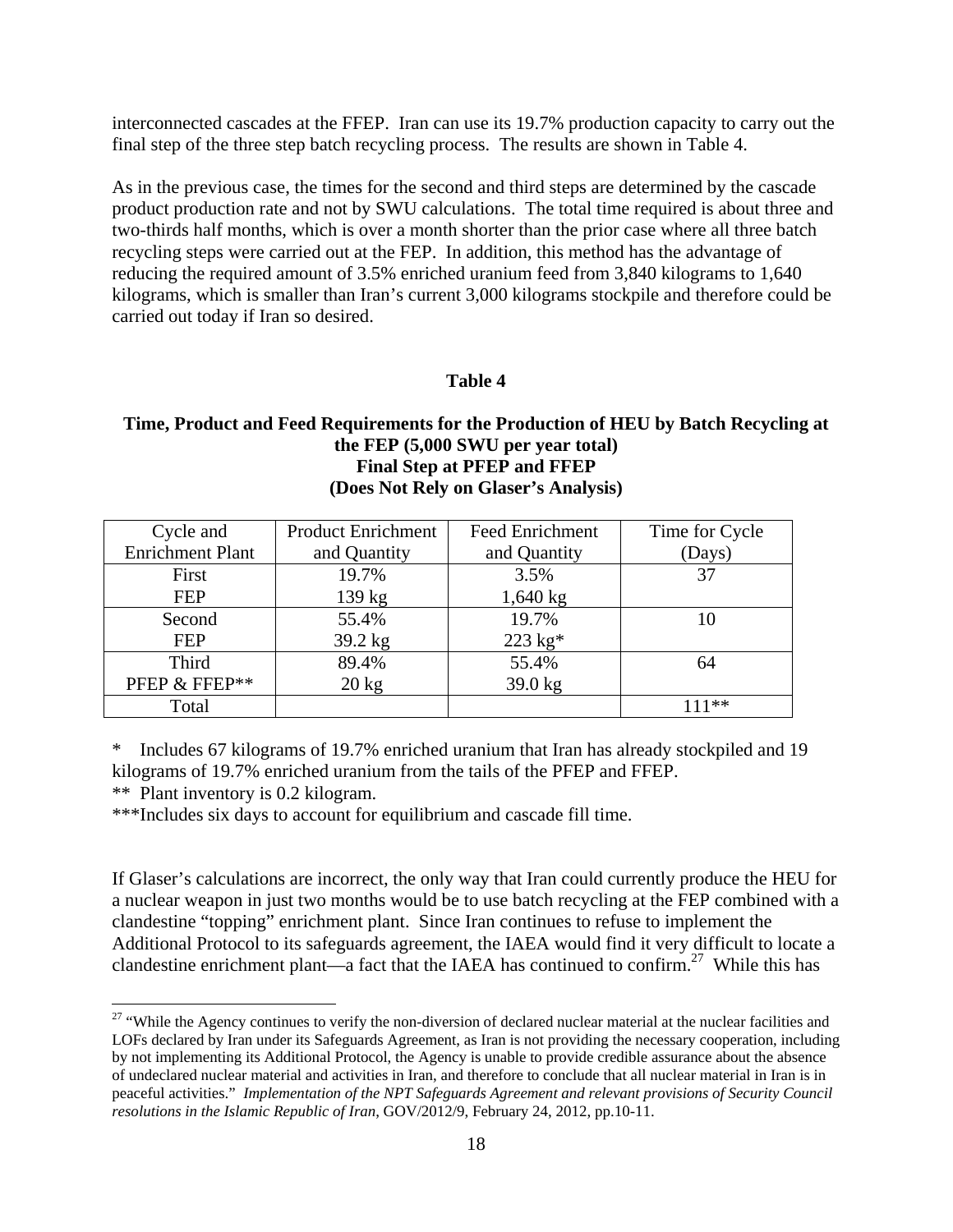been a theoretical possibility since 2007, its salience increased with the discovery in September 2009 that Iran was actually building such a clandestine enrichment plant (the FFEP near Qom).

In this case, the clandestine enrichment plant could be designed as an ideal cascade to enrich 19.7% enriched uranium to the 90% enriched uranium needed for a nuclear weapon. By starting from 19.7% enriched uranium this clandestine enrichment plant need only contain about 1,400 IR-1 type centrifuges to be able to produce the 20 kilograms of HEU required for a nuclear weapon in just two months. Furthermore since Iran already has a stockpile of 19.7% enriched uranium, the production of the 19.7% enriched uranium at the FEP and the 90% enriched uranium at the clandestine enrichment plant could be carried out *simultaneously*.

The results of this process are shown in Table 5. As can be seen, the production of the 19.7% enriched uranium needed (including 0.5 kilograms for the plant inventory at the clandestine plant) to produce 20 kilograms of HEU at the clandestine enrichment plant now requires only 325 kilograms of 3.5% enriched feed. Since the cycle time at the FEP is shorter than that at the clandestine enrichment plant and the cycles are carried out simultaneously, the time required at the FEP has no impact on the overall time required to produce the HEU.

### **Table 5**

## **Time, Product and Feed Requirements for the Production of HEU by Batch Recycling at the FEP (5,000 SWU per year total) Final Step at 1,400 Centrifuge Clandestine Plant (0.9 SWU per centrifuge-year) Cycles Carried out Simultaneously (Does Not Rely on Glaser's Analysis)**

| Cycle and               | <b>Product Enrichment</b> | <b>Feed Enrichment</b> | Time for Cycle |
|-------------------------|---------------------------|------------------------|----------------|
| <b>Enrichment Plant</b> | and Quantity              | and Quantity           | (Days)         |
| First                   | 19.7%                     | 3.5%                   | $12**$         |
| <b>FEP</b>              | $27.5$ kg                 | $325$ kg               |                |
| Second                  | 90.0%                     | 19.7%                  | $63**$         |
| Clandestine             | $20 \text{ kg}$           | $106.8 \text{ kg}$ *   |                |
| Total                   |                           |                        | $63***$        |

\* Includes 67 kilograms of 19.7% enriched uranium that Iran has already stockpiled. Processing the tails of the clandestine plant at the PFEP and FFEP produces an additional 12.8 kilograms of 19.7% enriched uranium.

\*\* Includes two days to account for equilibrium and cascade fill time.

\*\*\* Cycle times *not* additive since cycles are simultaneous.

Further, since Iran would have a substantial quantity of 3.5% enriched uranium left over (about 2,700 kilograms), Iran could continue the process and produce additional HEU. An additional 20 kilograms of HEU would require 1,109 kilograms of 3.5% enriched uranium feed, so with its current stockpile Iran could produce a total of about 68 kilograms of HEU, which is enough for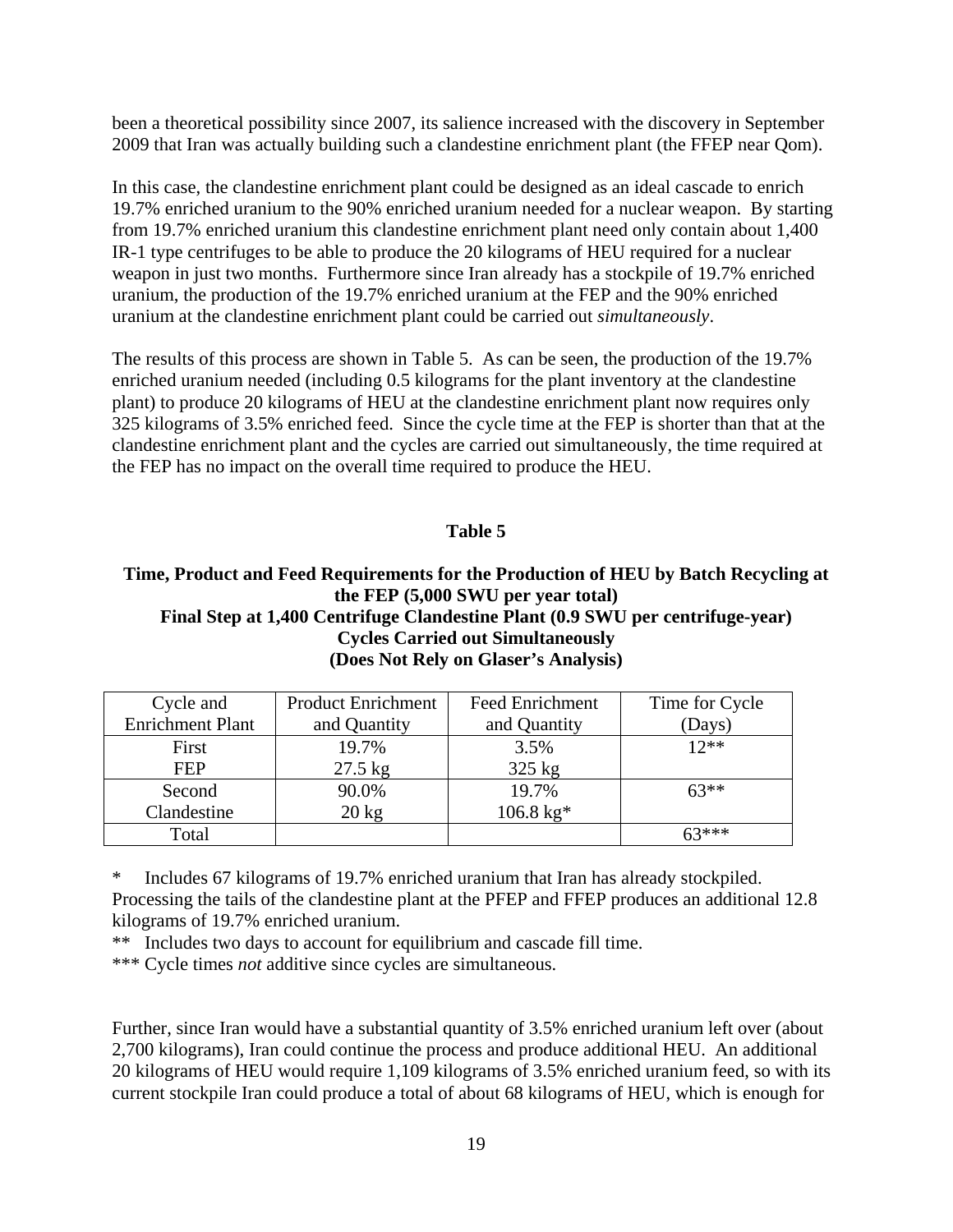about three nuclear weapons. Since the clandestine enrichment plant has been sized to produce about 10 kilograms of HEU per month, Iran could produce enough HEU for a nuclear weapon at successive two month intervals.

Nor is batch recycling of enriched uranium the only pathway for Iran to produce the fissile material required for nuclear weapons, though it is the process that allows Iran to produce HEU most quickly. Iran could produce HEU at a clandestine enrichment plant designed to produce 90% enriched uranium from natural uranium feed.

A clandestine enrichment plant containing 3,800 centrifuges (0.9 SWU per centrifuge-year) could produce around 20 kilograms of HEU (the amount required for one nuclear weapon) each year using natural uranium as feed. Since this option does not require any overt breakout from safeguards, the relatively slow rate of HEU production would not necessarily be of any concern to Iran. Such production could be going on right now and the West might well not know. A clandestine enrichment plant would need a source of uranium but Iran is producing uranium at a mine near Bandar Abbas.<sup>28</sup> Since Iran has refused to implement the Additional Protocol to its IAEA safeguards, this uranium mining is unsafeguarded and the whereabouts of the uranium that Iran has produced there is unknown. A significant drawback to this stand-alone clandestine enrichment plant is that it requires many more centrifuges than would the 1,400 centrifuge clandestine plant discussed above. It is not clear whether Iran could provide this number of centrifuges to a clandestine plant and the larger any clandestine enrichment plant is, the more likely it is that it will be discovered.

Iran then, has a number of methods whereby it could produce the HEU required for a nuclear weapon. If Glaser's previously published calculations are correct, then batch recycling at the FEP alone could produce enough HEU for a weapon in just one and one half months. If Glaser's calculations are incorrect, then the most threatening cases are those involving clandestine enrichment plants. If Iran were to produce 19.7% enriched uranium at the FEP and simultaneously enrich 19.7% enriched uranium to HEU at a clandestine enrichment plant, then it could produce a weapon's worth of HEU in two months and enough HEU for three weapons in six months. Alternatively, Iran might build a stand-alone clandestine plant to enrich natural uranium to HEU. Such a plant would only produce enough HEU for one weapon a year but since the plant could go undetected for many years, Iran could produce a sizable stockpile before detection.

If Glaser's calculations are incorrect, and one does not want to posit the existence of a clandestine enrichment plant, then the fastest way Iran could produce HEU would be to carry out batch recycling at the FEP and the final enrichment step at the PFEP and FFEP. In this fashion, Iran could produce sufficient HEU for a weapon in about three and two-thirds months which is longer than the one and one half months that would be required if Glaser's calculations are correct. Clearly, it would be helpful to resolve the uncertainties regarding Glaser's calculations. However, even if these uncertainties are not resolved, it is obvious that clandestine Iranian enrichment facilities pose a serious threat.

 $\overline{a}$ 

<sup>&</sup>lt;sup>28</sup> Implementation of the NPT Safeguards Agreement and relevant provisions of Security Council resolutions in the *Islamic Republic of Iran*, GOV/2011/7, February 25, 2011, p.9.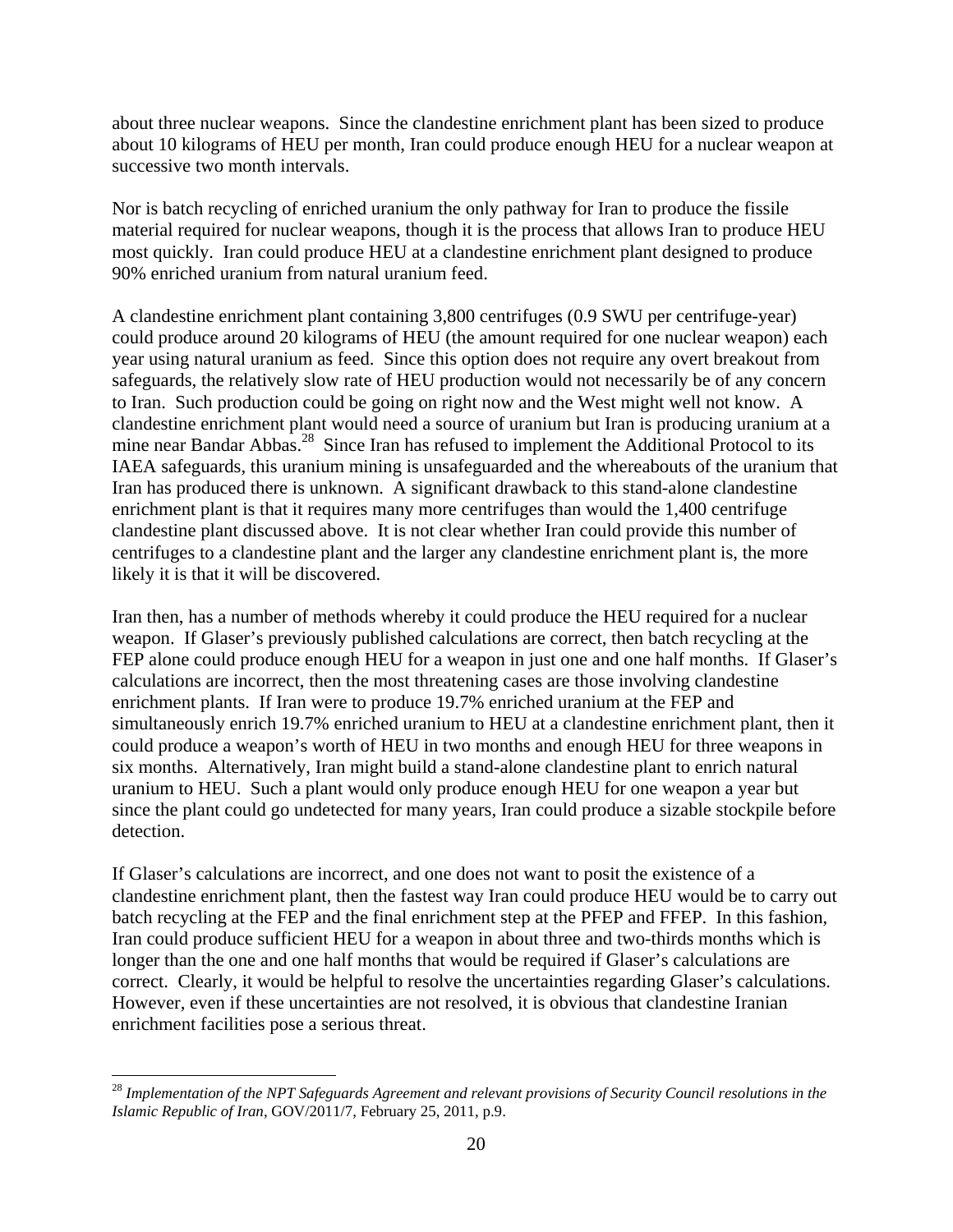# **Appendix 2**

# **Limiting Iran to Producing and Stockpiling Less Than 5% Enriched Uranium Does Not Prevent Easy Access to HEU**

As was discussed in the text, many who propose a diplomatic solution with Iran have suggested that Iran should be allowed to continue to enrich uranium as long as this activity is subject to proper controls. In particular, they propose that Iran should not enrich uranium to more than 5% and that Iran's current stockpile of near 20% enriched uranium should be removed from Iran. Further, they propose that the size of Iran's enrichment effort be determined by the needs of Iran's peaceful nuclear program.

But Iran's current enrichment effort is quite small compared to those needed for most peaceful nuclear activities such as providing fuel for a single nuclear power reactor. A diplomatic solution could provide Iran with the justification for greatly expanding its current enrichment facilities as well as removing sanctions. Under these circumstances, Iran might receive assistance to expand its enrichment facilities (from say China or Pakistan) as part of normal nuclear commerce. These greatly expanded facilities would provide Iran easy access to the HEU needed for nuclear weapons.

For example, even if Iran produced only 4.1% enriched uranium<sup>29</sup> and expanded its enrichment capacity by a factor of 20 (100,000 SWU/yr), it would only produce about 15 metric tons of enriched uranium per year. This amount would still be less than that needed to fuel a single large power reactor yet, using batch recycling, these enrichment facilities could produce enough HEU for a nuclear weapon in just two weeks. This process is shown in Table 6.

# **Table 6**

# **Time, Product and Feed Requirements for the Production of 20 kg of HEU by Batch Recycling at a Centrifuge Enrichment Plant Designed to Produce 4.1% Enriched Uranium (100,000 SWU per year total) (Does Not Rely on Glaser's Analysis)**

| Cycle  | <b>Product Enrichment</b> | <b>Feed Enrichment</b> | Time for Cycle |
|--------|---------------------------|------------------------|----------------|
|        | and Quantity              | and Quantity           | (Days)         |
| First  | 20.2%                     | 4.1%                   | 7.5            |
|        | $304 \text{ kg}$          | $1,990 \text{ kg}$     |                |
| Second | 60.2%                     | 20.2%                  | 1.7            |
|        | 69.5 kg                   | $274 \text{ kg}$       |                |
| Third  | 90.0%                     | 60.2%                  | 0.5            |
|        | $20 \text{ kg}$           | 39.5                   |                |
| Total  |                           |                        | $16*$          |

\*Includes six days to account for equilibrium and cascade fill time.

 $\overline{a}$  $29$  With tails of 0.2%.